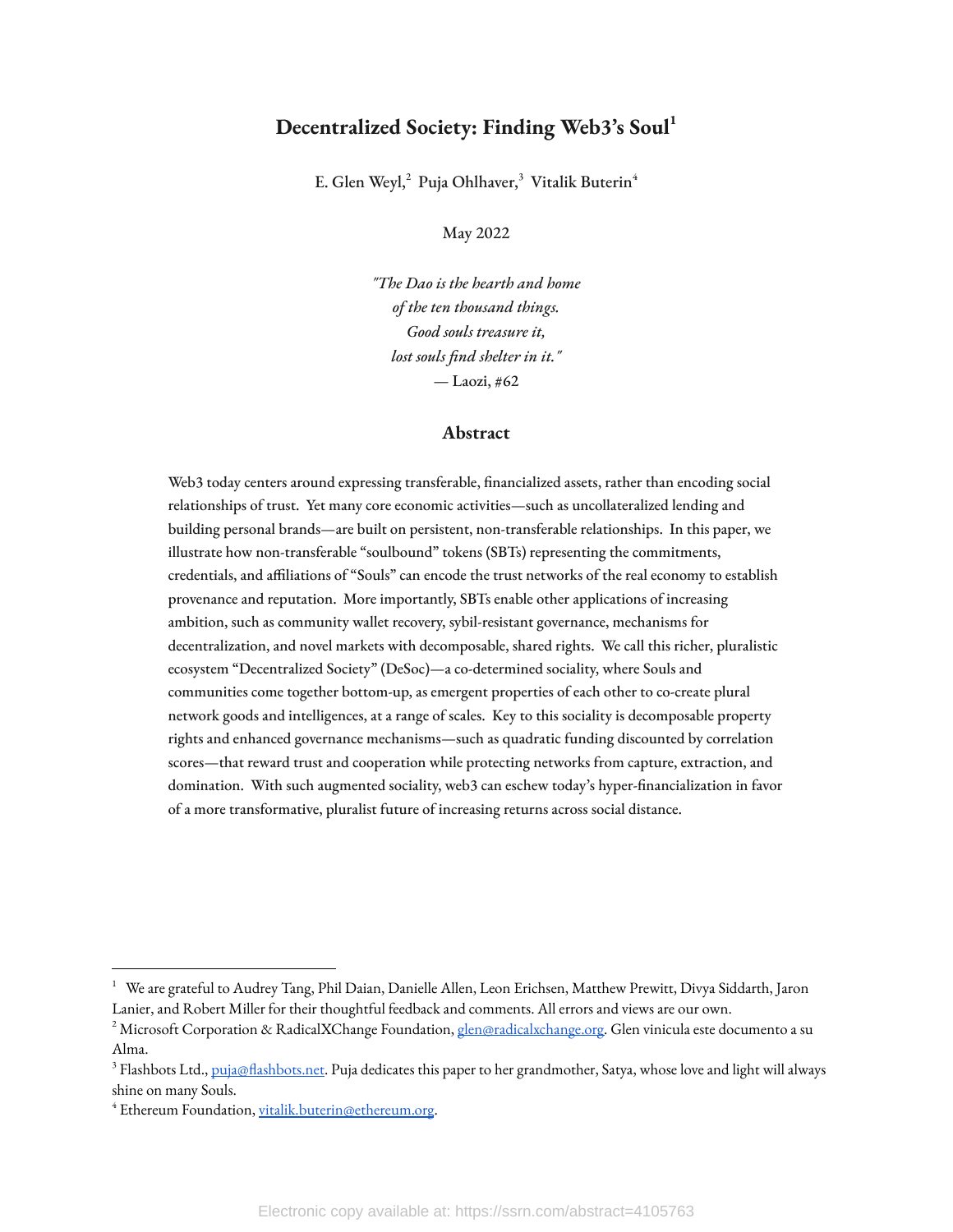# **§1 INTRODUCTION**

Web3 has stunned the world by forging a parallel system of finance of unprecedented flexibility and creativity in less than a decade. Cryptographic and economic primitives such as public key cryptography, smart contracts, proof of work, and proof of stake have led to a sophisticated and open ecosystem for expressing financial transactions.

Yet the economic value finance trades on is generated by humans and their relationships. Because web3 lacks primitives to represent such social identity, it has become fundamentally dependent on the very centralized web2 structures it aims to transcend, replicating their limitations.

Examples of these dependencies include:

- 1. Most NFT artists rely on centralized platforms like OpenSea and Twitter to commit to scarcity and initial **provenance**.
- 2. DAOs that try to move beyond simple coin-voting often rely on web2 infrastructure, such as social media profiles, for sybil resistance.
- 3. Many web3 participants rely on custodial wallets managed by centralized entities like Coinbase or Binance. Decentralized **key management** systems are not user-friendly for any but the most sophisticated.

Furthermore, the lack a native web3 identity makes today's DeFi ecosystem unable to support activities ubiquitous in the real economy, such as **undercollateralized lending** or simple contracts, like an **apartment lease**. In this paper, we illustrate how even small and incremental steps towards representing social identity with soulbound tokens could overcome these limitations and bring the ecosystem far closer to regenerating markets with their underpinning human relationships in a native web3 context.

Even more promising, we highlight how native web3 social identity, with rich social *composability*, could yield great progress on broader long-standing problems in web3 around wealth concentration and vulnerability of governance to fi[nancial](https://vitalik.ca/general/2021/08/16/voting3.htmlhttps://vitalik.ca/general/2021/08/16/voting3.html) attacks, while spurring a Cambrian explosion of innovative political, economic, and social applications. We refer to these use cases and the richer pluralistic ecosystem that they enable as **"Decentralized Society" (DeSoc)**.

#### **§2 OUTLINE**

We begin by explaining the primitives of DeSoc, centered around accounts (or wallets) holding **non-transferable (initially public) "soulbound" tokens (SBTs)** representing commitments, credentials, and affiliations. Such tokens would be like an extended resume, issued by other wallets that attest to these social relations.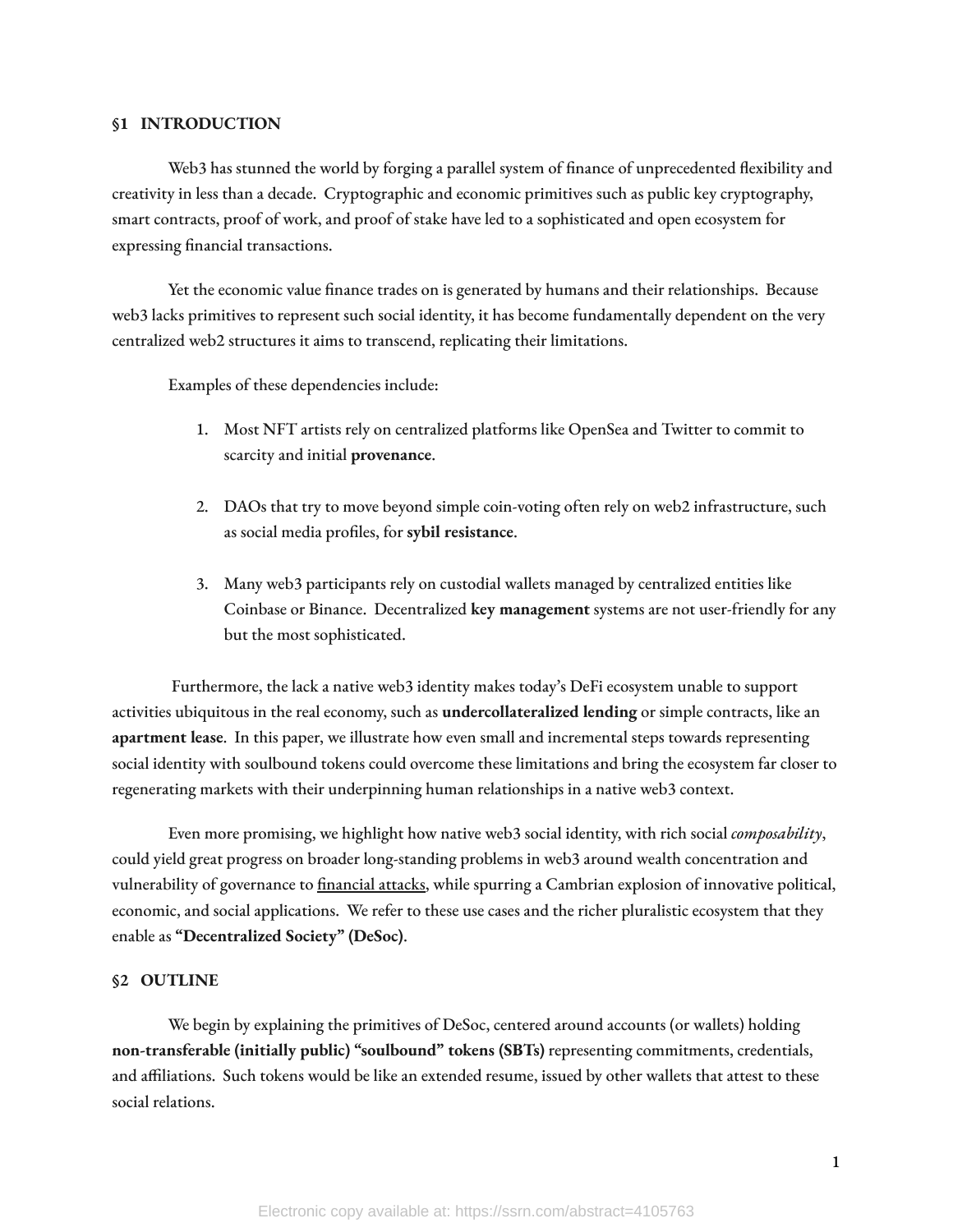We then describe a "stairway" of increasingly ambitious applications across the social stack such primitives could empower, including:

- establishing provenance
- unlocking undercollateralized lending markets through reputation
- enabling decentralized key management
- thwarting and compensating for coordinated strategic behavior
- measuring decentralization
- creating novel markets with decomposable, shared rights and permissions

This description culminates with a vision of DeSoc—a co-determined sociality, where Souls and communities come together bottom-up, as emergent properties of each other to co-create plural network goods, including plural intelligences, at a range of social scales.

Finally, we answer several potential concerns and objections, and make comparisons to other identity paradigms familiar in the web3 space, conceding often how our vision is just a first step but nonetheless an advance in programmable privacy and communication. Then, we consider technical pathways to bootstrap the vision we imagine. Building off these, we look forward, more philosophically, to the potential of DeSoc to redirect web3 to a more profound, legitimate, and transformative path.

# **§3 SOULS**

Our key primitive is accounts, or wallets, that hold *publicly visible***,** *non-transferable* **(but possibly** *revocable***-by-the-issuer) tokens**. <sup>5</sup> We refer to the accounts as **"Souls"** and tokens held by the accounts as **"[Soulbound](https://vitalik.ca/general/2022/01/26/soulbound.html) Tokens" (SBTs)**. We initially assume publicity despite our deep interest in privacy because it is technically simpler to validate as a proof-of-concept, even if limited by the subset of tokens people are willing to publicly share. Later in the paper, we introduce the concept of "programmable privacy" for richer use cases.

Imagine a world where most participants have Souls that store SBTs corresponding to a series of affiliations, memberships, and credentials. For example, a person might have a Soul that stores SBTs representing educational credentials, employment history, or hashes of their writings or works of art. In their simplest form, these SBTs can be "self-certified," similar to how we share information about ourselves in our CVs. But the true power of this mechanism emerges when SBTs held by one Soul can be issued—or attested—by other Souls, who are counterparties to these relationships. These counterparty Souls could be individuals, companies, or institutions. For example, the Ethereum Foundation could be a Soul that issues SBTs to Souls who attended a developer conference. A university could be a Soul that issues SBTs to

<sup>&</sup>lt;sup>5</sup> We have chosen this set of properties not because they are clearly the most desirable collection of characteristics, but because they are easy to implement in the current environment and permit significant functionality. We explore programmably private SBTs in Section 5.3.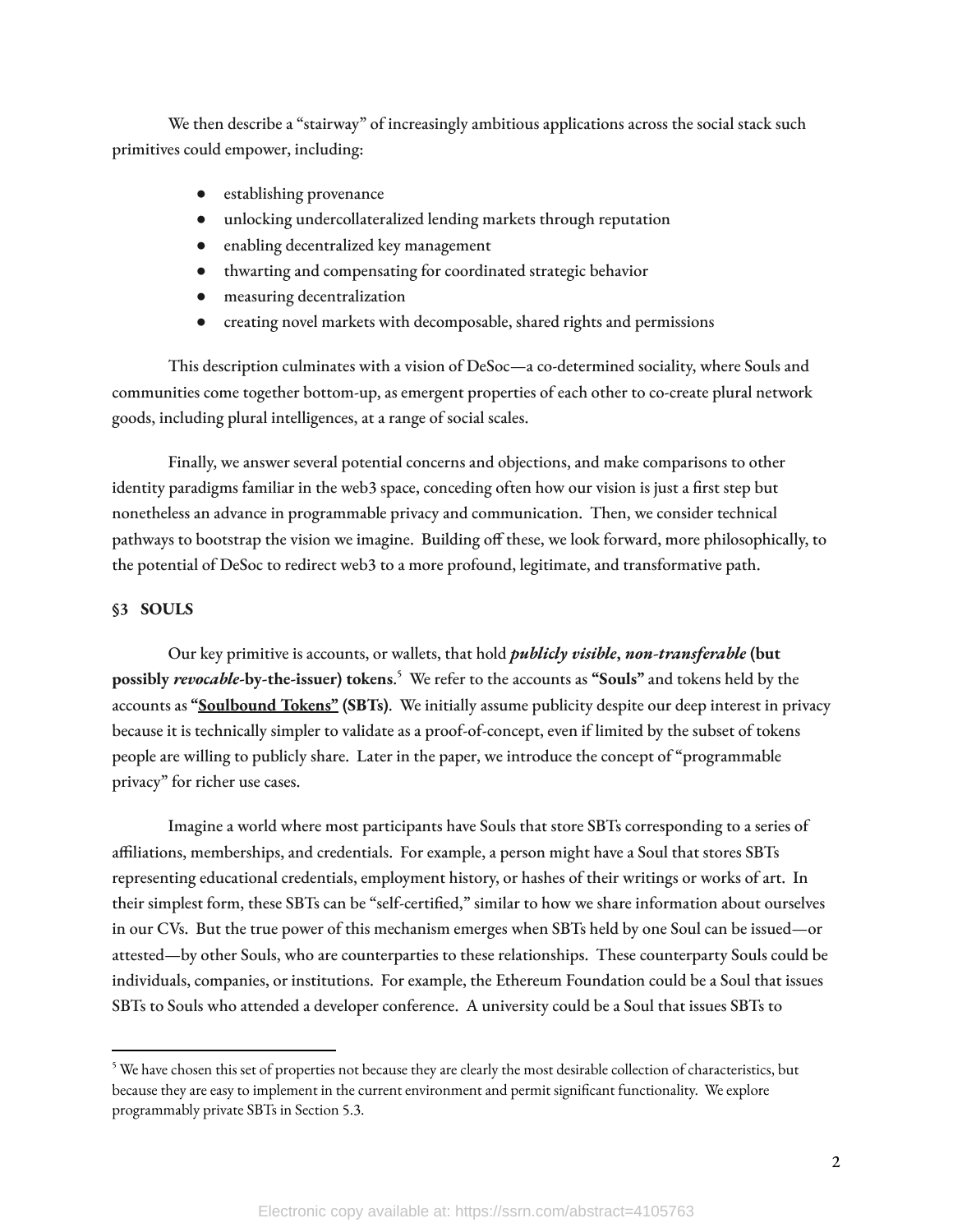graduates. A stadium could be a Soul that issues SBTs to longtime Dodgers fans.

Note there is no requirement for a Soul to be linked to a legal name, or for there to be *any* protocol-level attempt to ensure "one Soul per human." A Soul could be a persistent pseudonym with a range of SBTs that cannot easily be linked.<sup>6</sup> We also do not assume non-transferability of Souls across humans. Instead, we try to illustrate how these properties, where needed, can naturally emerge from the design itself.

# **§4 STAIRWAY TO DESOC**

# **4.1 Art & Soul**

Souls are a natural way for artists to stake their reputation on their works. When issuing a tradeable NFT, an artist could issue the NFT from their Soul. The more SBTs the artist's Soul carries, the easier it would be for buyers to identify the Soul as belonging to that artist, and thereby also confirm the NFT's legitimacy. Artists could go a step further to issue a linked SBT stored in their Soul that attests to the NFT's membership to a "collection" and vouches for whatever scarcity limits the artist wishes to set. Souls would thus create a verifiable, on-chain way to stake and build reputation on the provenance and scarcity of an object.

Applications extend beyond art, to services, rentals, and any market built on scarcity, reputation, or authenticity. An example of the latter is verifying the authenticity of purported factual recordings, such as photographs and videos. With advances in deep fake technology, direct inspection by both humans and algorithms will increasingly fail to detect veracity. While **blockchain inclusion enables us to trace the time a particular work was made, SBTs would enable us to trace the** *social provenance*, giving us rich social context to the Soul that issued the work—their constellation of memberships, affiliations, credentials—and their social distance to the subject. "Deep fakes" could be readily identified as those artifacts originated outside of time and social context, while trusted artifacts (like photographs) would emerge from the attestation of reputable photographers. Whereas present technology de-contextualizes cultural products (like pictures) and opens them to unchecked, viral attacks lacking social context, SBTs can recontextualize such objects and empower Souls to take advantage of trust relationships already present within communities as a meaningful backstop to protect reputation.

## **4.2 Soul Lending**

Perhaps the largest financial value built directly on reputation is credit and uncollateralized lending. Currently, the web3 ecosystem cannot replicate simple forms of uncollateralized lending, because all assets

 $^6$  Note, however, that in principle legal names could be represented themselves as SBTs: a family name would be a membership SBT to a family group and a given name could be a gifted SBT from parents to their child. In fact, richer notions of names would be easy to represent if, for example, other family lines or relations gifted membership SBTs to a new child.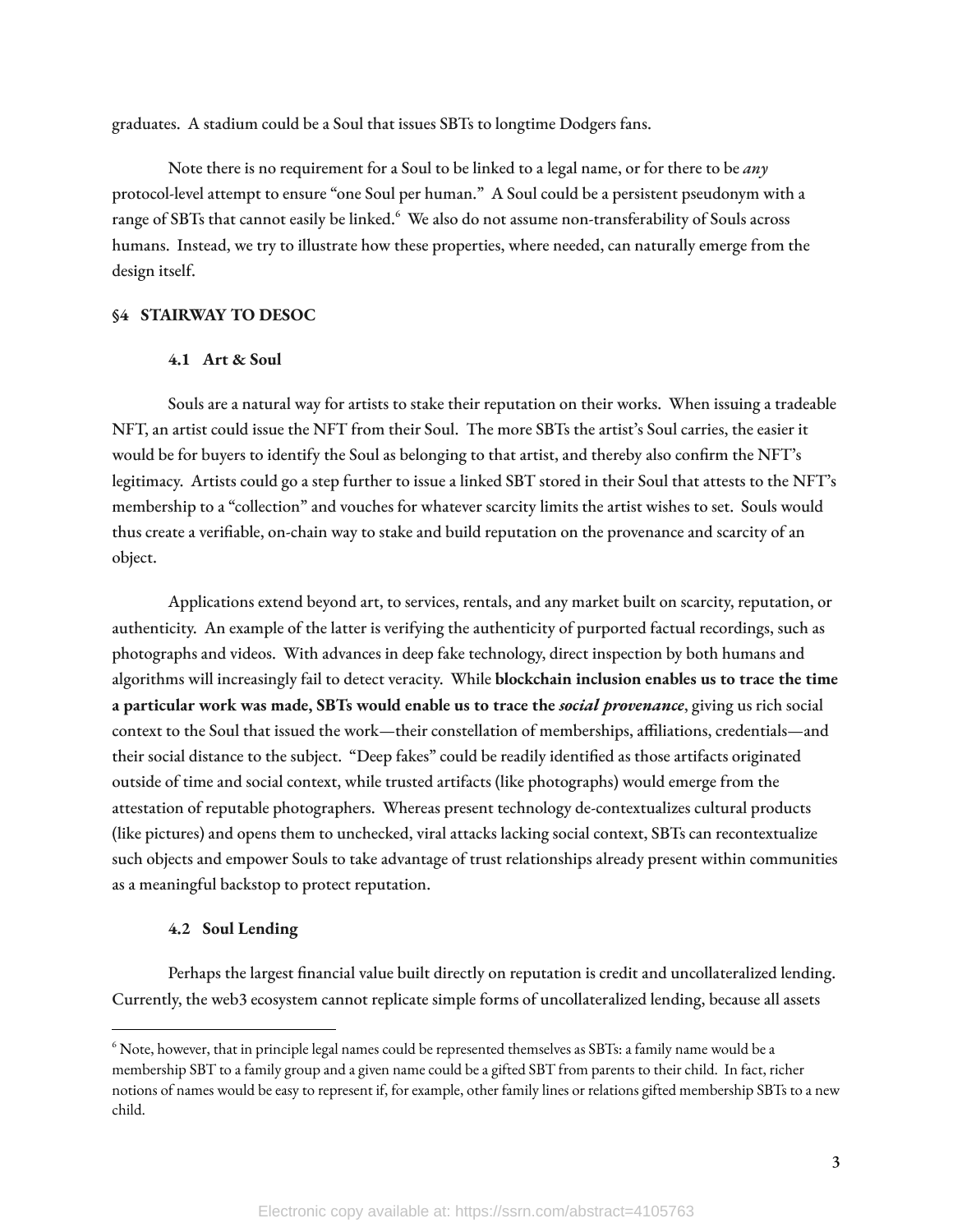are transferable and saleable—thus simply forms of collateral. The "traditional" financial ecosystem supports many forms of uncollateralized lending, but relies on centralized credit scores to gauge creditworthiness of borrowers who have little incentive to share information about their credit history. But such scores have many flaws. At best, they opaquely overweight and underweight factors relevant to creditworthiness, and bias those who haven't [accumulated](https://www.technologyreview.com/2021/06/17/1026519/racial-bias-noisy-data-credit-scores-mortgage-loans-fairness-machine-learning/) sufficient data—mainly minorities and the poor. At worst, they can enable *Black Mirror* opaque "social credit" systems that engineer social outcomes and reinforce discriminations.

**An ecosystem of SBTs could unlock a censorship-resistant, bottom-up alternative to top-down commercial and "social" credit systems.** SBTs that represent education credentials, work history, and rental contracts could serve as a persistent record of credit-relevant history, allowing Souls to stake meaningful reputation to avoid collateral requirements and secure a loan. Loans and credit lines could be represented as non-transferable but revocable SBTs, so they are nested amongst a Soul's other SBTs—a kind of non-seizable reputational collateral—until they are repaid and subsequently burned, or better yet, replaced with proof of repayment. SBTs offer useful security properties: non-transferability prevents transferring or hiding outstanding loans, while a rich ecosystem of SBTs ensures that borrowers who try to escape their loans (perhaps by spinning up a fresh Soul) will lack SBTs to meaningfully stake their reputation.

The ease of computing public liabilities with SBTs would open-source lending markets. New correlations between SBTs and repayment risk would emerge, birthing better lending algorithms that predict creditworthiness and thereby reduce the role of centralized, opaque credit-scoring infrastructure. Better yet, lending would likely occur *within* social connections. In particular, SBTs would offer a substrate for community lending practices similar to those pioneered by Muhammad Yunus and the Grameen Bank, where members of a social network agree to support one another's liabilities. Because a Soul's constellation of SBTs represents memberships across social groups, participants could easily discover other Souls who would be valuable co-participants in a group lending project. Whereas commercial lending is a "lend-it-and-forget-it" until repayment model, community lending might take a "lend-it-and-help-it" approach—combining working capital with human capital with greater rates of return.

How does uncollateralized community lending get off the ground? At the start, we expect Souls to carry only SBTs that reflect information they are comfortable with sharing publicly, such as information in a CV. While limited in scope, it might be a level of resolution sufficient for intra-community lending experiments to take off, especially if the SBTs are issued by reputable institutions. For example, a constellation of SBTs that show certain programming credentials, participation in several conferences, and work history might be sufficient for a Soul to take a loan (or raise seed capital) for their venture. Such credentials and social relationships already informally play an important, but opaque role in capital allocation like venture capital.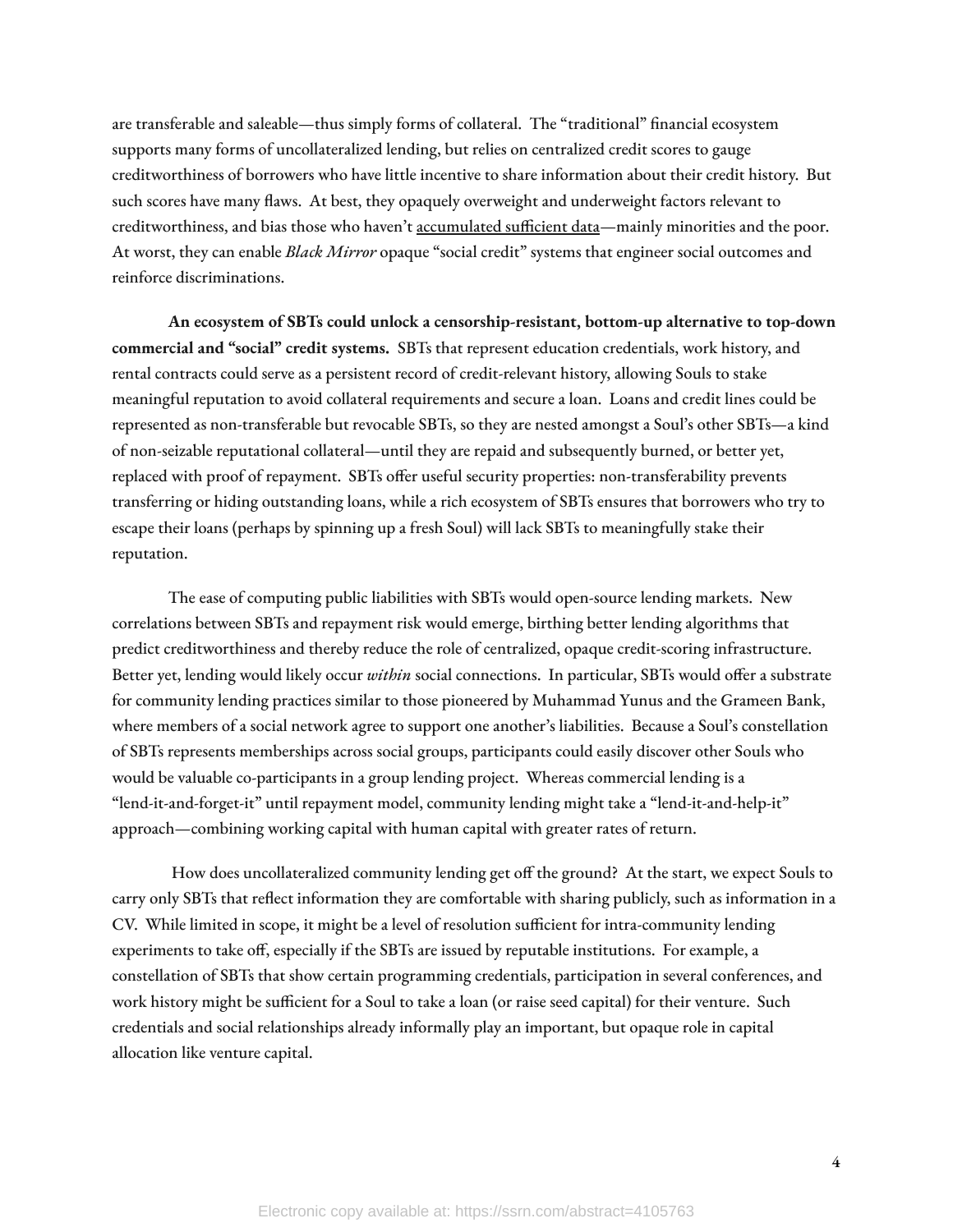#### **4.3 Not Losing Your Soul**

The non-transferability of key SBTs—such as one-time issued education credentials—raises an important question: how do you not lose your Soul? Recovery methods today, like muti-sig recovery or mnemonics, have different tradeoffs in mental overhead, ease of transacting, and security. Social [recovery](https://vitalik.ca/general/2021/01/11/recovery.html) is an emerging alternative that relies on a person's trusted relationships. SBTs allow a similar, but broader paradigm: **community recovery, where the Soul is the intersectional vote of its social network.**

Social recovery is a good starting point for security, but has several drawbacks in security and usability. A user curates a set of "guardians'' and gives them the power, by majority, to change the keys of their wallet. Guardians could be a mix of individuals, institutions, or other wallets. The problem is a user must balance the desire for a reasonably high number of guardians against the precaution that guardians be from discrete social circles to avoid collusion. Also, guardians can pass away, relationships sour, or people simply fall out of touch, requiring frequent and attention-taxing updates. While social recovery avoids a single point of failure, successful recovery nonetheless depends on curating and maintaining trusted relationships with a majority of guardians.

**A more robust solution is to tie Soul recovery to a Soul's memberships across communities, not curating but instead drawing on a maximally broad set of real-time relationships for security.** Recall that SBTs represent memberships to different communities. Some of these communities—like employers, clubs, colleges, or churches—might be more off-chain in nature, while others—like participation in protocol governance or a DAO—might be more on-chain. In a community recovery model, recovering a Soul's private keys would require a member from a qualied majority of a (random subset of) Soul's communities to consent.

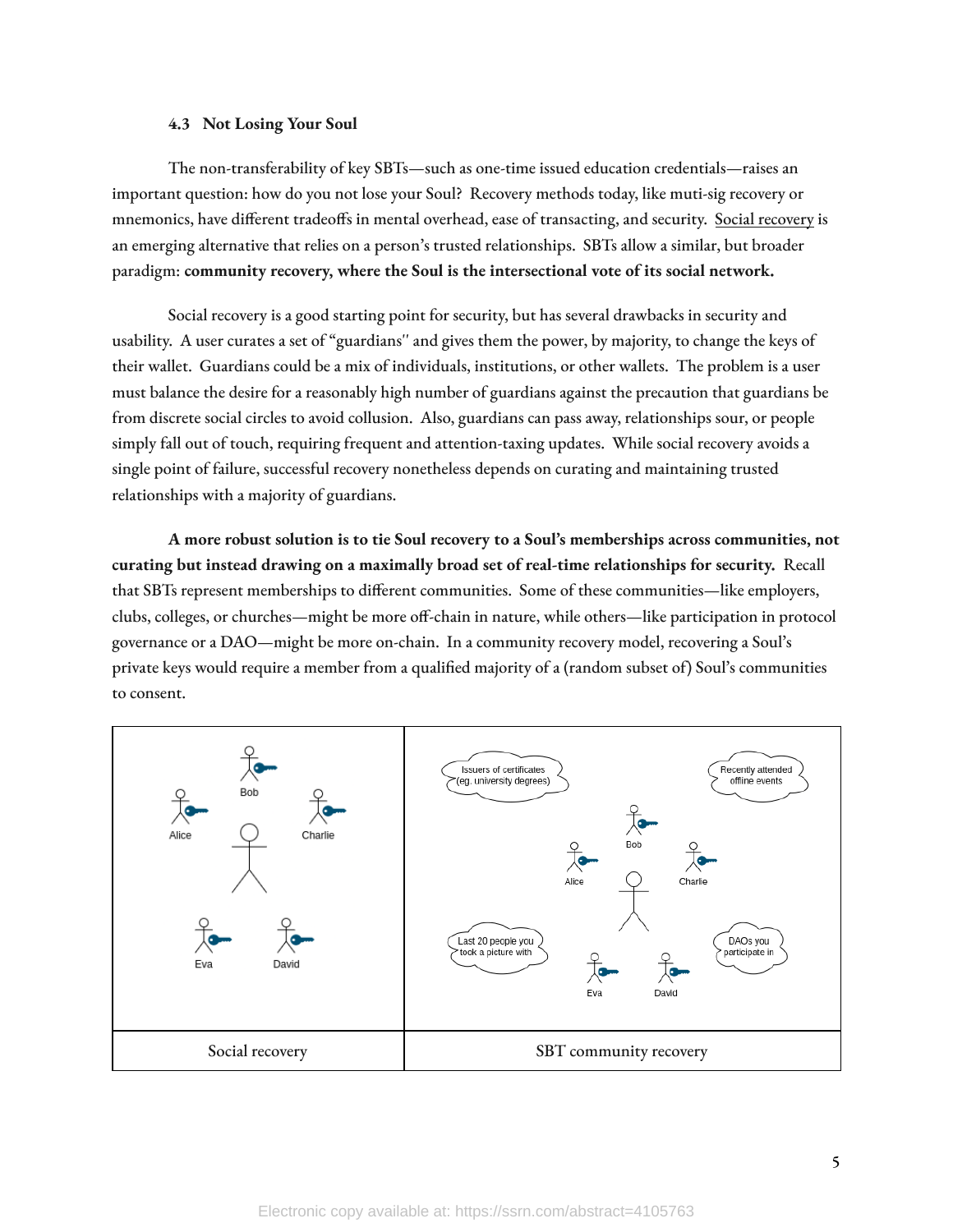Like social recovery, we assume that the Soul has access to secure, off-chain communications channels where "authentication"—through conversation, meeting in person, or confirming a shared secret—can occur. Such communication channels would require greater bandwidth (technically the ability to carry richer "information entropy") than, for example, on-chain bots or computation over SBTs themselves. Indeed, we can think of SBTs as fundamentally being all about representing participation or access to such authentic—namely high bandwidth—communication channels.

Precise details to make this work will require experimentation. How guardians are chosen and how many guardians' consent is required, for example, are key security parameters for further research. With such a rich information base, however, community recovery should be computationally possible, with security increasing as a Soul joins more distinct communities and forms more meaningful relationships.

Community recovery, as a security mechanism, embodies the theory of identity [proposed](https://repository.law.umich.edu/mlr_online/vol117/iss1/9/) by [turn-of-the-20th-century](https://repository.law.umich.edu/mlr_online/vol117/iss1/9/) sociologist Georg Simmel—founder of social network theory—in which individuality emerges from the intersection of social groups, just as social groups emerge as the intersection of individuals. Maintaining and recovering cryptographic possession of a Soul requires consent of the Soul's network. **By embedding security in sociality**, a Soul can always regenerate their keys through community recovery, which deters Soul theft (or sale): because a Seller would need to prove selling the recovery relationships, any attempt to sell a Soul lacks credibility.

# **4.4 Souldrops**

So far we have explained how Souls can come to represent individuals and reflect their unique traits and solidarities as they acquire SBTs that reflect their affiliations, memberships, and credentials. Such individuation helps Souls build reputations, establish provenance, access uncollateralized lending markets, and protect reputation and identity. But the converse is also true; **SBTs also enable** *communities* **to be convened at unique intersections of Souls**. Thus far web3 has largely relied on token sales or airdrops to summon new communities, which yield little accuracy or precision. Airdrops, in which tokens are algorithmically given for free to a set of wallets, mostly fall to some combination of existing token holders and wallets—easily attacked by sybils, encouraging strategic behavior and the [Matthew](https://en.wikipedia.org/wiki/Matthew_effect) effect. SBTs offer a radical improvement we call "souldrops."

"Souldrops" are airdrops based on computations over SBTs and other tokens within a Soul. For example, a DAO that wants to convene a community within a particular layer 1 protocol could souldrop to developers who hold 3 out of the last 5 conference attendance SBTs, or other tokens reflecting attendance like POAPs. Protocols could also programmatically weight token drops across a combination of SBTs. We can imagine a non-profit whose mission is to plant trees dropping governance tokens to Souls who hold a mix of environmental action SBTs, gardening SBTs, and carbon sequestration tokens—perhaps dropping more tokens to the carbon sequestration token-holders.

Souldrops could also introduce novel incentives to encourage community engagement. Dropped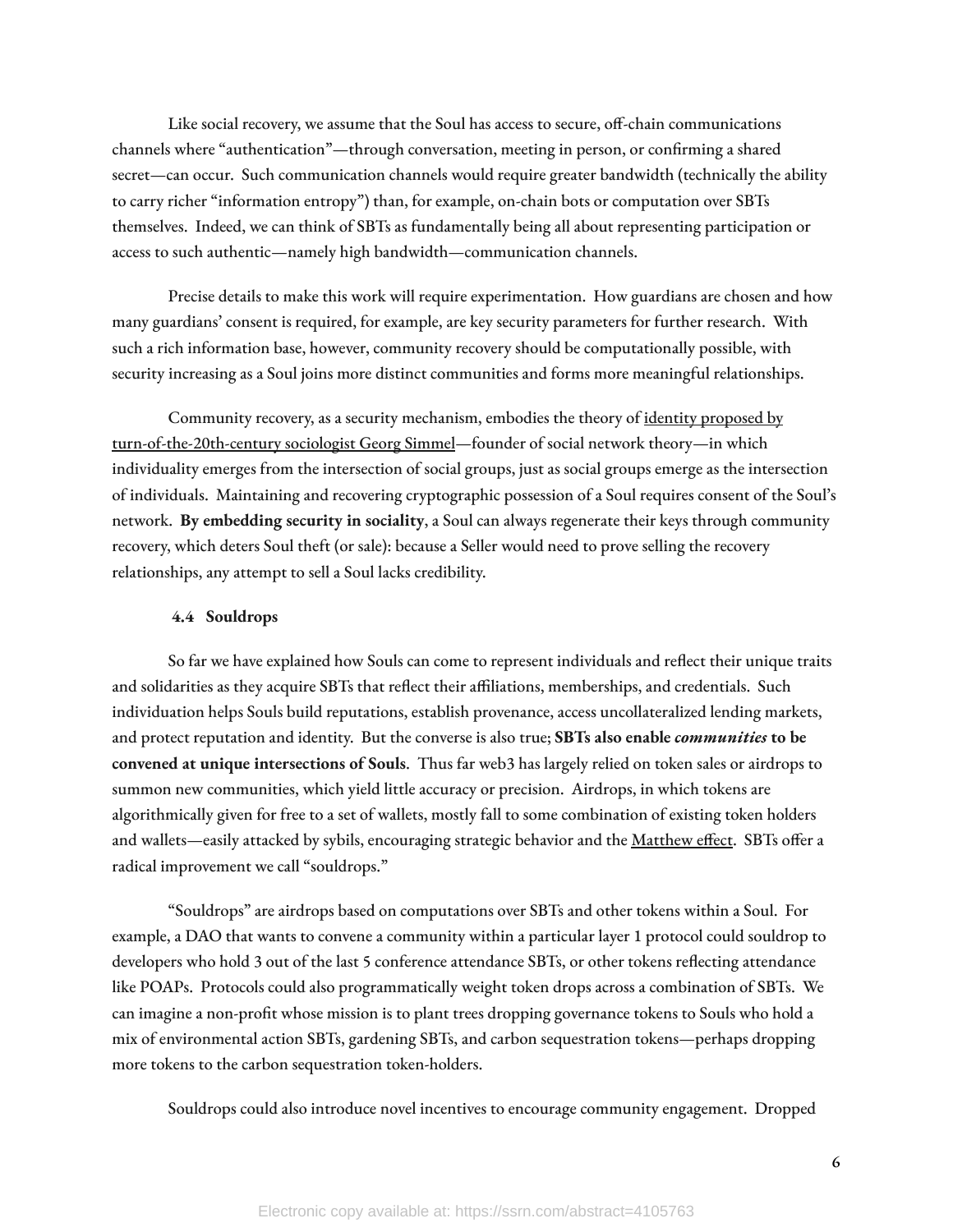SBTs could be engineered to be soulbound for a period but eventually "vest" into transferable tokens over time. Or the reverse could be true. Transferable tokens held for some period could unlock the right to SBTs that confer further governance rights over a protocol. SBTs open a rich possibility space to experiment with mechanisms that maximize community engagement and other goals, like decentralization, which we discuss further below.

# **4.5 The DAO of Souls**

Distributed autonomous organizations (DAOs) are virtual communities that come together around a common purpose, coordinated by voting through smart contracts on a public blockchain. While DAOs offer great potential for coordination of global communities across distance and difference, they are vulnerable to sybil attacks where a single user can have multiple wallets to accrue voting power—or in less sophisticated one-token-one-vote style governance, simply hoard tokens to accrue 51% voting power and dispossess the other 49%.

DAOs could mitigate sybil attacks with SBTs in several ways, by:

- computing over a Soul's constellation of SBTs to **dierentiate between unique Souls and probable bots**, and denying *any* voting power to a Soul that appears to be a Sybil.
- **conferring more voting power to Souls** who hold more reputable SBTs—like work or educational credentials, licenses, or certifications.
- issuing **specialized "proof-of-personhood" SBTs**, which could help other DAOs bootstrap sybil resistance.
- **checking for** *correlations* **between SBTs** held by Souls who support a particular vote, and applying a lower vote weight to voters who are highly correlated.

The latter idea of correlation checking is particularly promising and novel. A vote supported by many Souls who all share the same SBT(s) is more likely to be a Sybil attack and—even if *not* a Sybil attack—such a vote is more likely to be a group of Souls who are *making the same error in judgment or who share the same bias*, and so should reasonably be weighted less than a vote with the same numerical level of support but from a more diverse base of participants. 7

We explore the latter idea mathematically in greater detail in the context of quadratic funding in the

<sup>&</sup>lt;sup>7</sup> See <https://twitter.com/VitalikButerin/status/1264948490834247681> and

<https://twitter.com/VitalikButerin/status/1265252184813420544> for informal Twitter poll evidence suggesting that people already find the idea of taking diversity into account in decision-making mechanisms intuitive.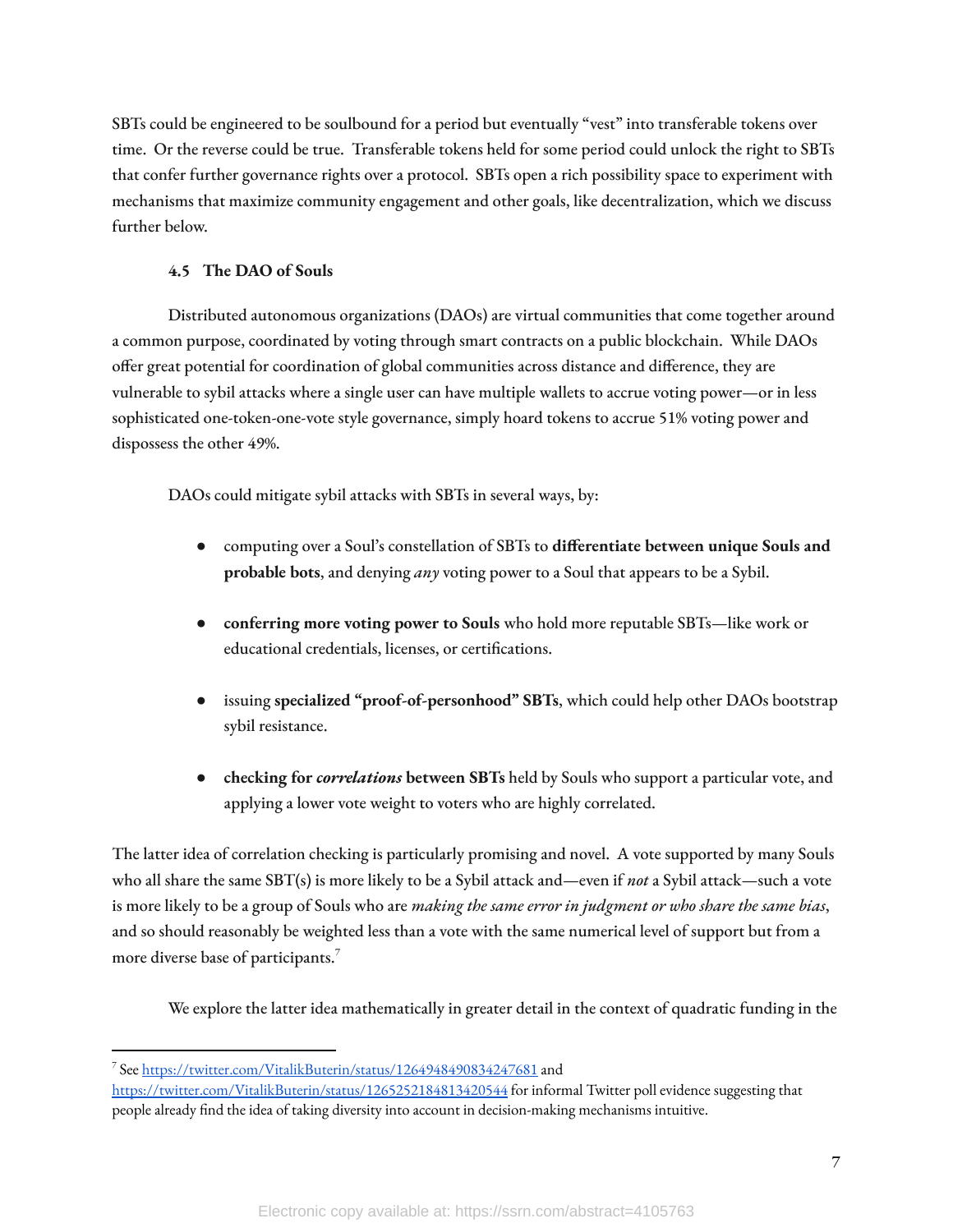Appendix, where we introduce a new primitive, called the **"correlation score**." This concept of correlation discounting could be extended to structure deliberative conversations. For example, DAOs susceptible to majoritarian capture could compute over SBTs to bring maximally diverse members together in conversation and ensure minority voices are heard.

DAOs could also rely on SBTs to deter forms of strategic behavior such as "vampire attacks." In such attacks, a DAO—typically with an associated DeFi protocol of economic value—free-rides off the R&D of another by copying their open-source code and subsequently luring users' liquidity with a token. DAOs could deter free-riders by first creating a norm around souldropping (perhaps vesting SBTs) only to probable sybil-resistant Souls who delivered liquidity and then withholding souldrops to Souls who shifted their liquidity in a vampire attack. The same mechanism wouldn't work with airdrops to wallets because a holder can spread liquidity across many wallets to obfuscate their liquidity trail.

DAOs could also use SBTs to make leadership and governance programmatically responsive to their communities. Leadership roles could dynamically shift as the composition of the community shifts—as reflected in the changing distribution of SBTs across member Souls. A subset of members could be elevated to potential officer roles based on their intersectionality and coverage across multiple communities within the DAO. Protocols that value community cohesion could use SBTs to keep intersectional Souls at the center. Alternatively, DAOs may opt for governance that elevates certain combinations of traits more than others, such as diversity among zip codes or participation among a subset of special hobby DAOs.

#### **4.6 Measuring Decentralization through Pluralism**

When analyzing real-world ecosystems, it is desirable to measure how decentralized the ecosystem actually is. To what extent is the ecosystem truly decentralized, and to what extent is the decentralization "fake" and the ecosystem de-facto dominated by one or a small set of coordinating entities?

Two popular decentralization metrics are the [Nakamoto](https://news.earn.com/quantifying-decentralization-e39db233c28e) coefficient proposed by Balaji Srinivasan, which measures how many distinct entities need to be combined to gather 51% of some resource, and the Herfindahl-Hirschman index used to measure market concentration for antitrust purposes, calculated by summing the squares of the market shares of the market participants. These approaches, however, leave open key questions of what are the correct resources to measure, how to deal with partial coordination, and the gray areas in what constitutes a "distinct entity."

For example, nominally independent firms may have many major shareholders in common, have directors who are friends with each other, or be regulated by the same government. In the context of token protocols, measuring decentralization of token holdings by looking at on-chain wallets is wildly inaccurate because many people have multiple wallets, and some wallets (e.g., exchanges) represent many people. Moreover, *even if* addresses could be traced back to unique individuals, those individuals could be socially correlated groups prone to accidental coordination (at best) or intentional collusion (at worst). **A better**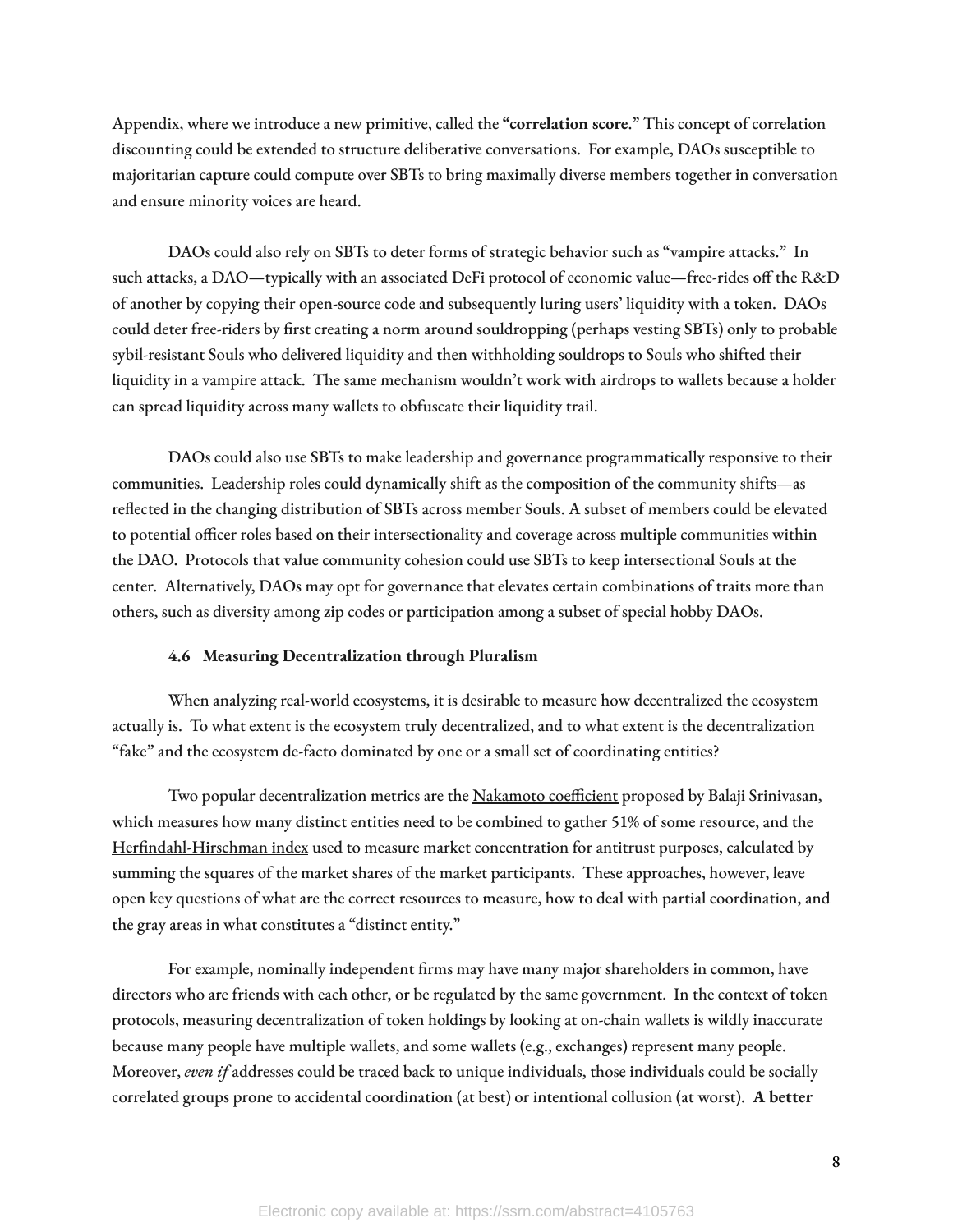**way of measuring decentralization would capture social dependencies, weak aliations, and strong solidarities.**



Miners and mining pool operators that together make up 90% of Bitcoin's hashpower sitting together on a conference panel.

SBTs support a different way of measuring the level of decentralization (or pluralism) in a DAO, protocol, or network.

- As a first step, protocol could limit token voting to reasonably sybil-resistant (or SBT rich) Souls.
- As a second step, a protocol could examine the correlations between SBTs held by different Souls and discount votes by Souls (pooling them as only partially separate) if they share a large number of SBTs. (We explore the latter idea mathematically in greater detail in the context of quadratic funding in Appendix A, where we introduce a new primitive, called the "correlation score.")
- As a third step, to zoom out and get a sense of the decentralization across the network, one could measure the correlations between SBTs held by Souls among and across different layers of the network stack—measuring correlations in voting, token ownership, governance-related communication, and even control over computational resources.

SBTs allow us to begin to measure the decentralization of an interoperating and layered ecosystem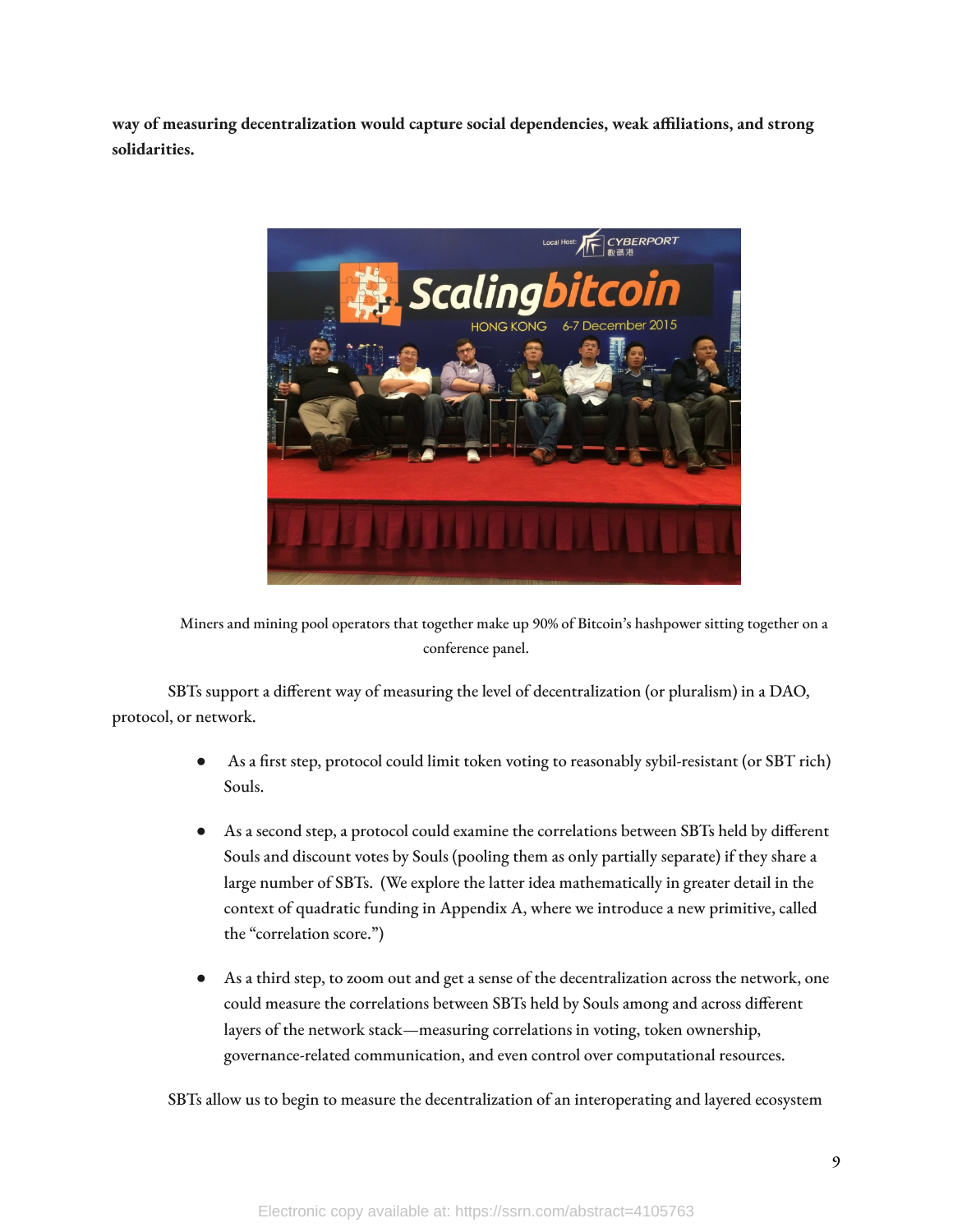that is very difficult to measure at all today. There is still a large, open question of what formulas would best capture what we want to measure and be least vulnerable to manipulation. There are also many questions about how to examine the relationships of SBTs—weighting some SBTs more than others, discounting nested SBTs, or also factoring in the composition of transferable tokens within Souls. However, with a rich ecosystem of Souls and SBTs, a much larger amount of data would be available to make these calculations and move towards meaningful decentralization.

#### **4.7 Plural Property**

DAOs often own—or organize around owning—assets, both in the virtual and physical worlds. So far web3's scope has largely been limited to a narrow class of property whose bundle of rights are *wholly* transferable: tokens, NFTs, artworks, first editions or rare manuscripts like the U.S. Constitution. But the emphasis on transferability has been to web3's detriment, making it incapable of representing and supporting some of the simplest and ubiquitous property contracts today, such as apartment leases. Property rights are defined in the Roman legal tradition as bundles of rights to use ("usus"), consume or destroy ("abusus"), and profit ("fructus"). Rarely are all these rights jointly vested in the same owner. Apartment leases, for example, confer limited rights of use ("usus") to the lessor, but not unfettered rights to destroy the apartment ("abusus"), sell it off ("fructus"), or even transfer use (subletting). Rights of real property (land) are typically encumbered by a range of restrictions on private use, grants of public rights of access, limits on rights of sale, and even rights of purchase by eminent domain. They are also typically encumbered with mortgages that transfer some financial value to lenders.

The future of property innovation is unlikely to build on wholly transferable private property so far imagined web3. Rather **innovation will hinge on the ability to decompose property rights to match features of existing property regimes, and code even richer elaborations**. Corporations and other organizational forms evolved precisely to reconfigure property rights in even more creative ways—for example, granting employees access to proprietary facilities ("usus"), but reserving for managers rights to change or damage assets ("abusus"), while paying shareholders most financial benefit ("fructus"). SBTs have the flexibility to represent and proliferate such nuanced property rights of both physical and virtual assets, while encouraging new experiments. Here are just a few use cases:

- **Permissioning access** to privately or publicly controlled resources (e.g., homes, cars, museums, parks, and virtual equivalents). Transferable NFTs fail to capture this use case well because often access rights are conditional and non-transferable: if I trust you to enter my backyard and use it as recreational space, that does not imply that I trust you to sub-license that permission to someone else.
- **Data [Cooperatives](https://www.noemamag.com/a-view-of-the-future-of-our-data/)** where SBTs grant data access to researchers, while instantiating members' rights to grant access (perhaps by quadratic vote) and bargain for economic rights to discoveries and intellectual property born out of research. We explore this further in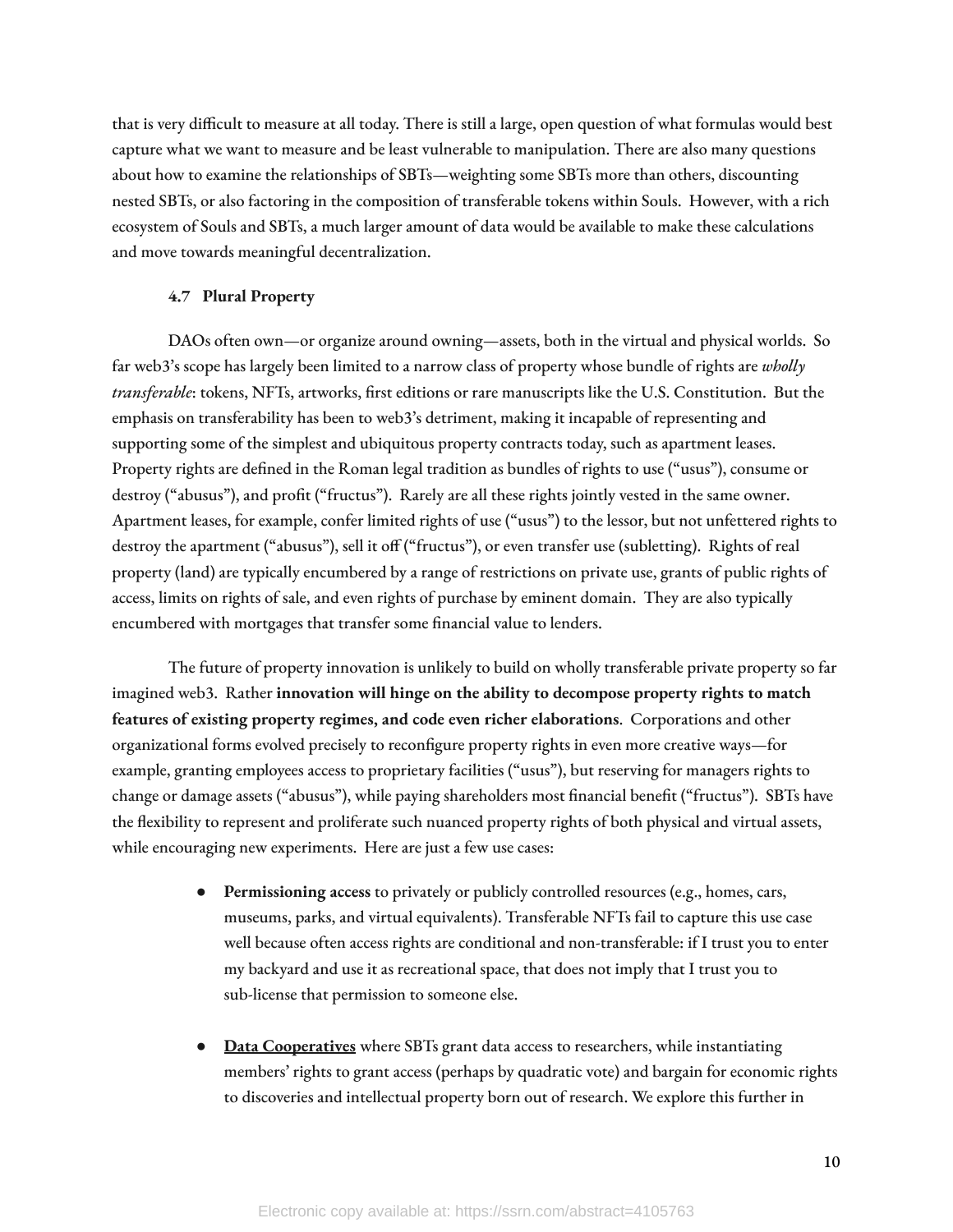Section 4 on Plural Sensemaking.

- **[Experiments](https://www.radicalxchange.org/media/blog/plural-money-a-new-currency-design/) with local currencies** with rules that make them more valuable to hold and spend by Souls who live in a particular region or are part of a particular community.
- **Experiments in participation** where SBTs create a continuous basis for less contextualized Souls (e.g., immigrants, adolescents) to gain influence within novel and broader networks. Such Souls would begin with narrow SBTs that pool them with their families or local communities. As their affiliations gradually diversify, they would gain broader SBTs that instantiate voting rights to influence broader networks—in the spirit of Danielle Allen's idea of [polypolitanism—](https://press.uchicago.edu/ucp/books/book/chicago/P/bo138501033.html)a process that currently is mediated by arbitrary age and residence cut-offs.
- **Experiments in market design**, such as Harberger taxation and SALSA (self-assessed licenses sold at auction), where holders of an asset post a self-assessed price at which anyone else can buy the asset from them, and must periodically pay a tax proportional to the self-assessed price to maintain control. SBTs could be used to create more nuanced versions of SALSA—for example, where rights of participation are approved by the community to minimize strategic behavior from within or outside the community.
- **Experiments in democratic mechanism design** such as quadratic voting. Holders of SBTs representing membership in a community could quadratically vote on parameters such as incentives and tax rates. Ultimately, "markets" and "politics" are not separate design spaces; SBTs can be a major part of a technological stack that enables the entire space *between* the two categories to be explored. Provision of public goods through quadratic funding is another such intersection.

Of course, there are dystopian scenarios to consider. Immigration systems could be permissioned with migratory SBTs. Regulatory capture could be codified in nested community tokens, where homeowners have a disproportionate voting power and stall housing construction. SBTs could automate red-lining. As we discuss further below, these scenarios should be considered within the context of the current opaque-top-down permissions and discriminations. SBTs make discrimination more transparent and therefore potentially contestable.

# **4.8 From Private and Public Goods to Plural Network Goods**

More generally, SBTs could allow us to effectively represent and manage assets and goods that are anywhere on the **spectrum between being fully private and fully public**. In reality, almost everything is on the spectrum: even goods for personal consumption have positive spillovers, such as making the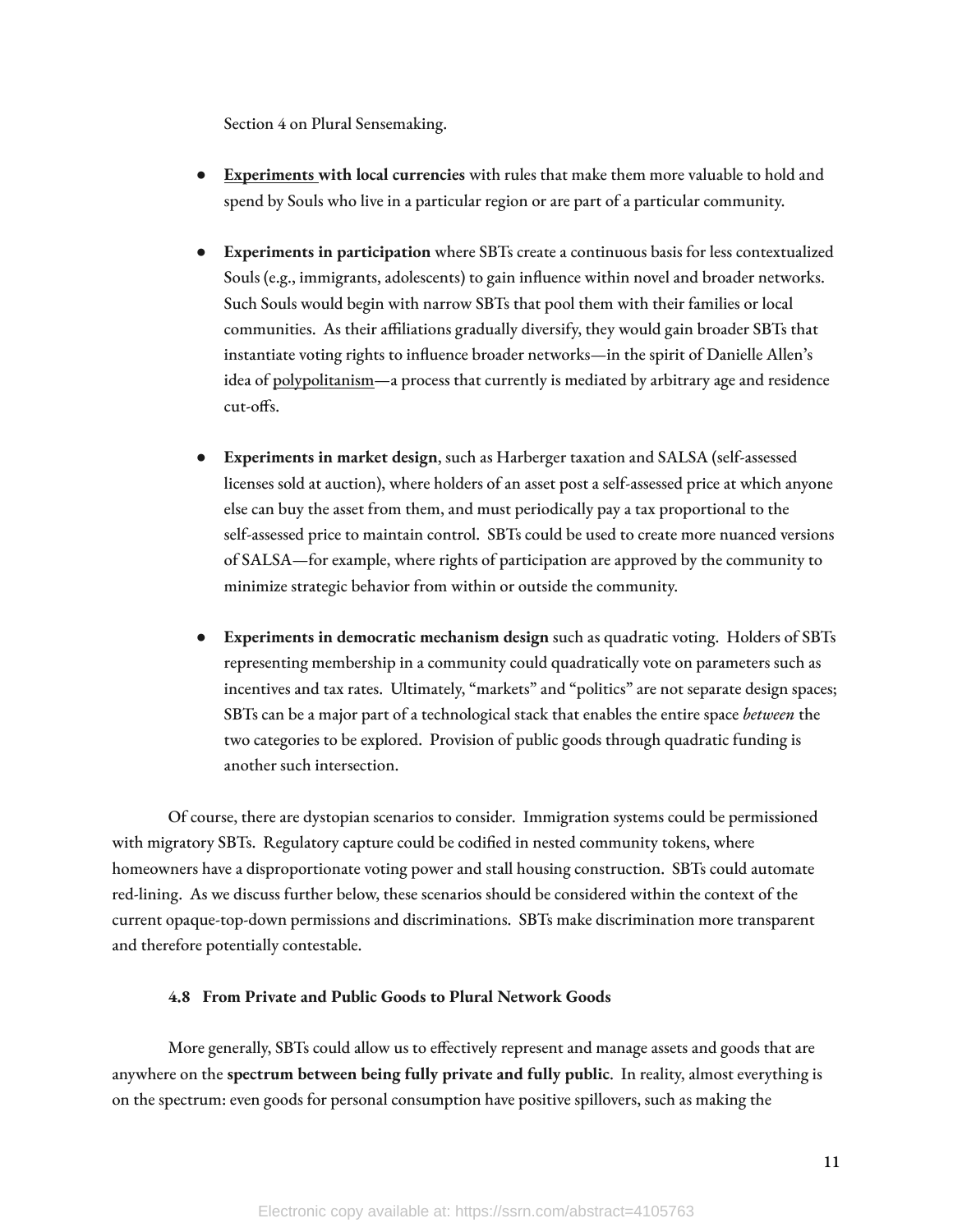consumer better able to contribute to their family or community, and even the most globally available public goods (e.g. climate) are inevitably more useful to some people than others (e.g. Seychelles v. Siberia). Similarly, *human motivation* is rarely fully selfish or fully altruistic; there are many patterns of pre-existing cooperation, and some more present among certain communities over others.

Yet mechanism design today assumes atomized, selfish agents without *pre-existing* cooperation, often making mechanisms vulnerable to innocent over-coordination, 8 at best, and intentional collusion, at worst, by groups who are *already* cooperative. Thus, even the best public funding models, including Quadratic Funding (QF), *can't scale*. QF encourages coordination by offering diminishing rewards to concentrated action of the few, but increasing rewards to collective action of the many; for example, a total of \$1 contributed equally by 10 people is matched by \$99 to generate \$100 in total, while \$10 contributed by a single person receives no match. Mathematically, this is accomplished by matching funds proportional to the square of the sum of the square roots of individual contributions (as we further elaborate in the Appendix). But even *weak cooperation* (say donating \$1 to a cause) among large groups (say most citizens of China) would dominate the system and absorb all its matching funds because the premium QF puts on the number of unique contributors. As is, QF doesn't discount coordination among correlated, special interests that may swamp a QF round, but instead *rewards* it.

But rather than treating pre-existing cooperation as a bug we ought to "write over," the key is to acknowledge it as reflecting partial cooperation that we should harness and compensate for. Afterall, we are in the business of encouraging cooperation. The trick is to make quadratic mechanisms work alongside pre-existing networks of cooperation, correcting for their biases and tendencies to over-coordinate. SBTs offer a natural way by allowing us to tip the scales in favor of cooperation *across differences*. As Nobel Laureate Elinor Ostrom famously highlighted, the problem is less coordinating public goods *per se* but rather one of helping communities made up of imperfectly cooperative but socially connected individuals *overcome* their social differences to coordinate at scale in broader networks.

If SBTs represent community memberships that reflect a Soul's partialities, favoring cooperation **across dierences simply means discounting cooperative rewards to similarly aliated or correlated Souls—similarity measured by their shared SBTs**. The assumption is that consensus *between the* differently affiliated better signals plural goods across *broader* networks, whereas consensus between the similarly affiliated more likely signals over-coordinated (or colluded) goods serving narrower interests.

By revealing shared memberships across Souls, SBTs allow us to *discount* pre-existing cooperation and quadratically scale up plural goods that confer benefits widely across emergent networks—agreed upon **by the most diverse members**—rather than more narrow goods innocently over-coordinated (or intentionally colluded) by special interests. The precise formula for correlation discounting "optimally" depends on model details and has not yet been studied, but we provide a first pass for experimentation for

<sup>&</sup>lt;sup>8</sup> We say "innocent," because highly-cooperative groups naturally will seek to advance their interests, which may very well be for *their* collective benefit.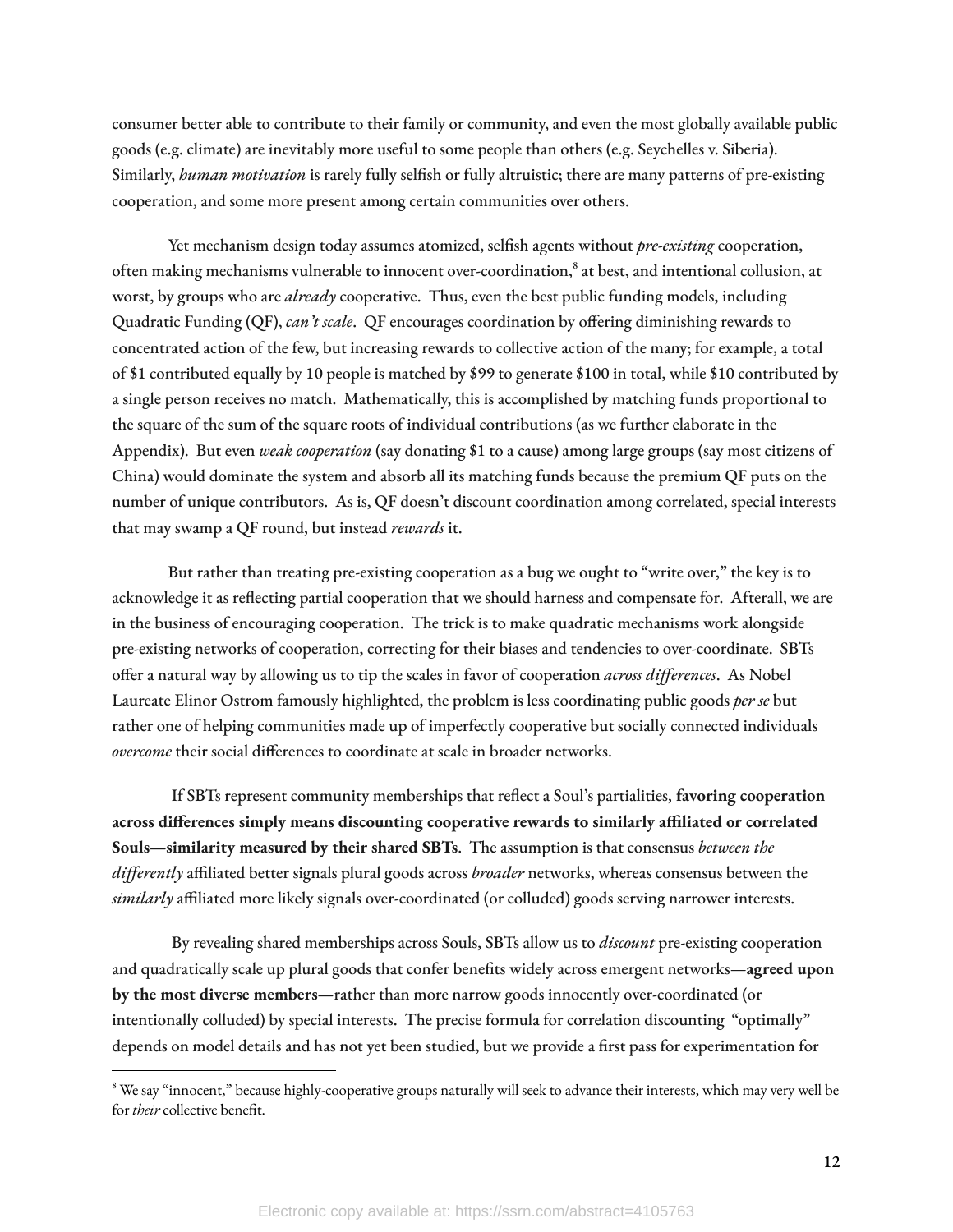further research in the Appendix.

#### **§5 PLURAL SENSEMAKING**

An example of plural network goods that are of increasing salience in a digital world are predictive models built off user data. Both artificial intelligence (AI) and prediction markets seek to predict future events based on data primarily elicited from people. But both paradigms are limited in different and nearly opposite ways. The dominant paradigm in AI eschews incentives, instead hoovering up (public or privately surveilled) data feeds and synthesizing them into predictions through proprietary large-scale, non-linear models—harnessing the default web2 monopoly on "usus" without any "fructus" flowing to data laborers. Prediction markets take the opposite approach, where people bet on outcome in the hopes of financial gains, relying entirely on economic incentives of financial speculation ("fructus") without synthesizing the beliefs of bettors to produce composable models. At the same time, both of these paradigms yield conclusions that are characterized as "objective" truths; whereas AI models are portrayed as "universal" or "generally intelligent," prediction markets are portrayed as summarizing all the beliefs of the market participants in a single number: equilibrium price.

A more productive paradigm is to eschew these extremes, and instead draw on the virtues of both, while compensating for their weaknesses and enriching their breadth. We propose thoughtfully combining the complexity of non-linear AI models with the market incentives of prediction markets to transform passive data laborers into active data creators. With such provenance-rich information rooted in the sociality of data creators, we illustrate how DeSoc can unlock plural network(ed) intelligence more powerful than either approach.

# **5.1 Prediction Markets to Prediction Plurality**

Prediction markets aim to aggregate beliefs based on wealth and risk preferences of those willing to bet—money talks. But this "survival of the fittest" isn't a desirable way to aggregate beliefs. A zero-sum game where one trader's gain is another's loss assumes a generalized ability at prediction that wrests with "the smart" and not "the dumb." While wealth may be a proxy for some forms of ability and expertise, predictions that account for other forms of relative expertise may be more reliable. Participants who have lost bets in a particular domain, may have more accurate beliefs in another domain. But prediction markets have the unfortunate effect of eliciting beliefs of those prone to gambling, which enriches those who win bets, impoverishes the rest, and discourages general participation of the risk-averse.

There are better ways to elicit beliefs. [Research](https://pubsonline.informs.org/doi/abs/10.1287/mnsc.2015.2374) suggests that while prediction markets generally outperform simple polling, they don't outperform *sophisticated team prediction polling*, where people have incentives to share and discuss information. Under team deliberation models, members can be weighted based on factors like past performance and peer evaluation, and the team participates in semi-structured discussions to pool information that can't be encapsulated simply in a buy or sell contract. Such team deliberation models can be further improved with **quadratic rules to elicit exact probability estimates**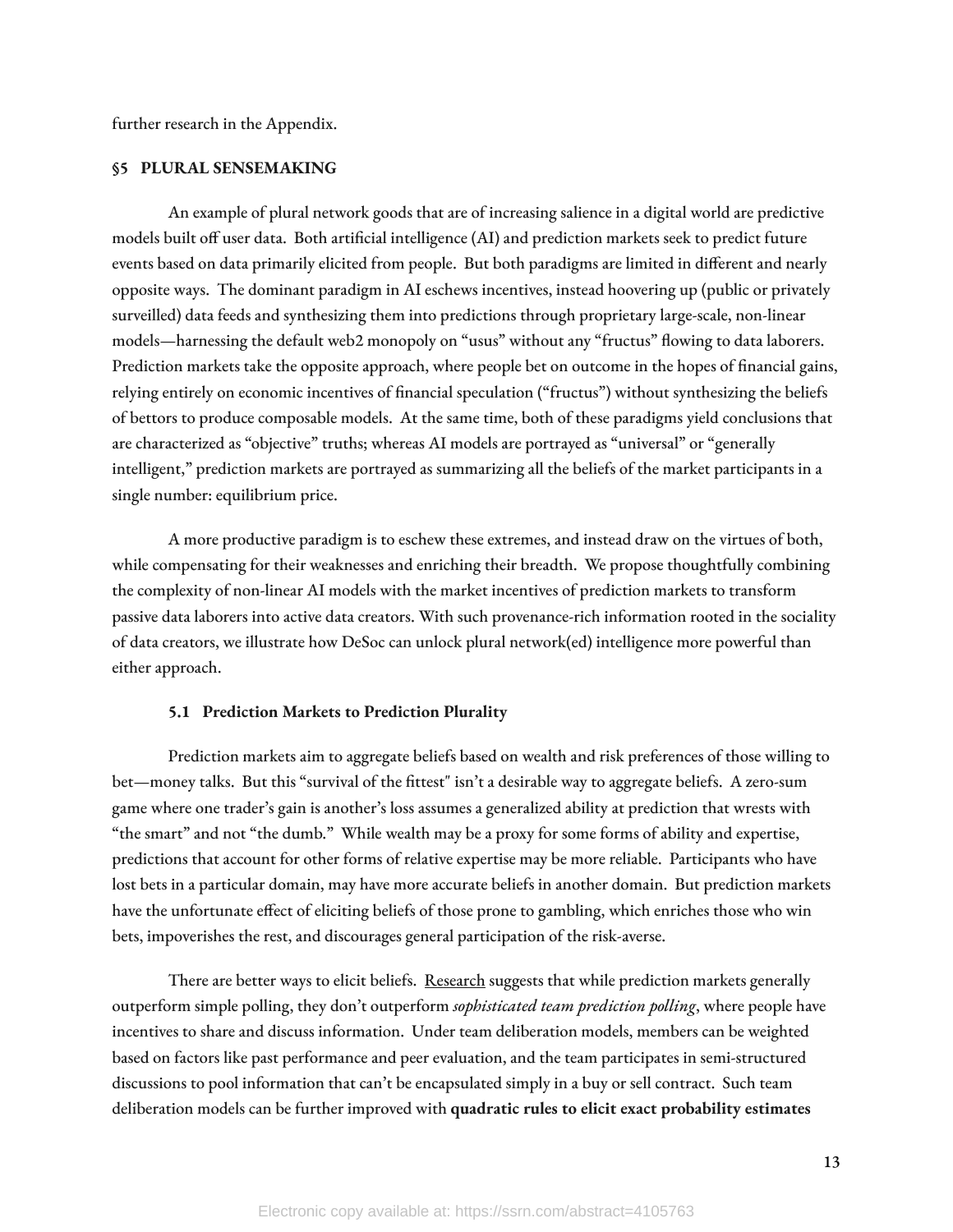**from all participants** (compared to prediction markets, which only elicit up-down views about the current price equilibrium).<sup>9</sup> It has been demonstrated that the amount of contracts that people have an incentive to buy reflects their subjective probability assessment. $^{10}$  Such markets also distribute the gains from participation much more equally, rewarding accuracy without bankrupting the rest and thus keeping everyone as participants for future rounds.

SBTs could unlock a new class of rich models and experiments in predictive power and relative expertise. Whereas prediction markets elicit one number—the price of a contract—quadratic polling elicits each participant's *exact* belief about the probability of an event. SBTs enable further **computation over those beliefs** *in social context* of the education credentials, memberships, and general sociality of a participant to develop better weighted (or non-linearly synthesized) predictive models, likely surfacing expert predictors at novel, unforeseen intersections. So even if a poll did not aggregate beliefs well, polls could be studied retroactively to uncover the characteristics of "more correct" participants and convene better tailored "experts" in future polls, perhaps in a deliberative team context. These mechanisms are closely related to those we advocate throughout this paper. In the same way that quadratic mechanisms discounted by correlation scores can transform poorly coordinated top-down public goods into powerful, bottom-up plural network goods, they can also transform governance systems based on zero-sum prediction markets that incent participants to hide their information (e.g., Futarchy) into more positive-sum plural sense-making that can encourage revelation and synthesis of new and better information.

# **5.2 Articial Intelligence to Plural Intelligence**

Large scale [non-linear](https://arxiv.org/abs/2108.07258) "neural network" models (such as BERT and GPT-3) could also be transformed by SBTs. Such models hoover volumes of public or privately surveilled data feeds to produce rich models and predictions, such as code based on natural [language](https://copilot.github.com/) prompts. Most surveilled data creators aren't aware of their role in creating these models, retain no residual rights, and are viewed as "incidental" rather than as key participants. Moreover, data hoovering divorces models from their social context, which masks their biases and limitations and undermines our ability to compensate for them. These tensions have increasingly come to the fore with growing demand for data [availability,](https://arxiv.org/abs/2112.04426) new initiatives like "data [sheets](https://arxiv.org/abs/1803.09010) for [data](https://arxiv.org/abs/1803.09010) sets" that document data provenance, and [privacy-preserving](https://www.openmined.org/) approaches to machine learning. Such approaches require giving meaningful economic and governance stakes to those who generate the data and incenting them to cooperate in producing models more powerful than what they could build alone.

# SBTs offer a natural way to program economic incentives for provenance-rich data while

<sup>9</sup> Under a quadratic rule, team members can buy a contract that pays out \$X conditional on an event occurring, but costs  $(X^2)/2$ . For example, an individual who sets X=0.5 will receive \$0.5 if the event occurs—paid by the poller—and will pay \$0.125 regardless.

<sup>&</sup>lt;sup>10</sup> If an individual assesses probability p, their expected payoff is pX and cost is X^2/2. Taking the derivative with respect to X, the optimality condition is  $p=X$ , assuming risk neutrality, which is reasonable for small stakes (both the payoff and the cost may be arbitrarily scaled down or up and the same argument holds).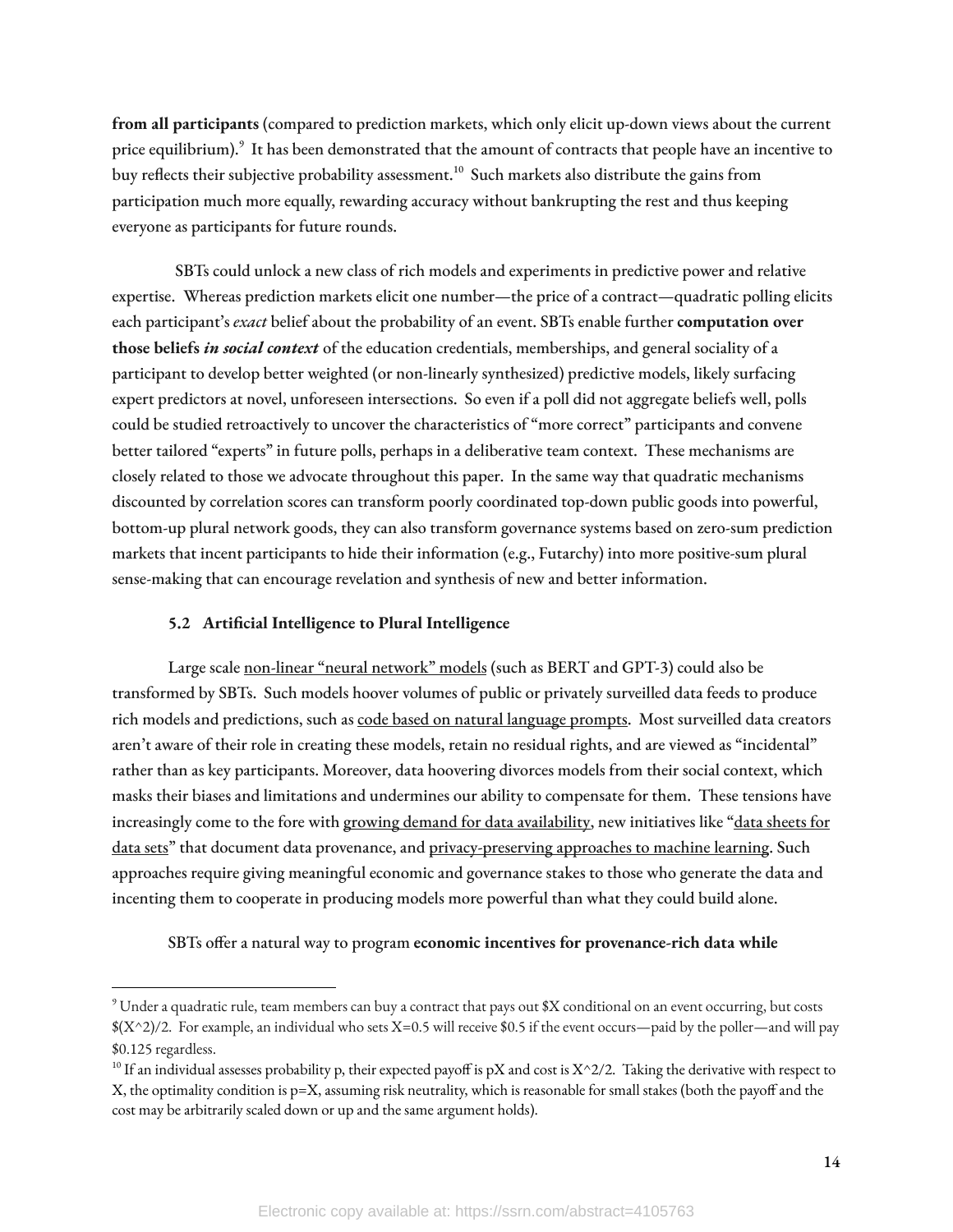**empowering data creators with residual governance rights over their data**. In particular, SBTs allow carefully and proportionately targeted incentives for data (and data quality) at individuals and communities based on their characteristics. At the same time, model-makers can track the characteristics of the collected data and their social context—as reflected by SBTs—and find contributors that offset biases and compensate for limits. SBTs can also program bespoke governance rights to data creators, allowing them to form cooperatives that pool data and negotiate uses. This bottom-up programmability by data creators enables a future of plural intelligences, where model-makers can compete to negotiate uses over the same data to build different models. Thus, we move away from a paradigm of a detached monolithic "artificial intelligence" free from human origins, hoovering up provenance-free surveilled data to instead a **Cambrian explosion of cooperatively constructed plural intelligences rooted in social provenance and governed by Souls**.

Over time, just as SBTs individuate a Soul, they also come to individuate models—embedding data provenance, governance and economic rights directly into the model's code. Thus, plural intelligences—like humans—build a Soul embedded in human sociality. Or depending on how you look at it, humans evolve over time embedded in plural intelligences—each with a unique Soul, complementing and cooperating with other Souls. And, in this, we see the convergence of the prediction market and AI paradigms towards plural sense-making, combining widely distributed incentives and careful tracking of social context to create a diversity of models that combine the best of both approaches into a technology paradigm more powerful than either.

# **5.3 Programmable Plural Privacy**

Plural intelligences raise important questions about data privacy. Afterall, to build such powerful intelligences requires pooling data across individuals from large data sets (e.g., health data), or capturing data that isn't interpersonal but shared (e.g., a social graph). "Self-sovereign identity" advocates tend to treat data as private property: data about this interaction is *mine* and so *I* should be able to choose when and to whom to reveal it. However, even more than in the physical economy, the data economy is poorly understood in terms of simple private property. In simple two-way relationships, such as an illicit affair, the right to reveal information is usually symmetrical, often requiring mutual-permission and consent. As scholar Helen Nissenbaum highlights, the concern is not "privacy" as such but lack of integrity to [context](https://www.sup.org/books/title/?id=8862#:~:text=Nissenbaum%20persuasively%20argues%20that%20privacy,in%20Context%20is%20essential%20reading.%22&text=%22Privacy%20in%20Context%20is%20a%20major%20achievement.) in the sharing of [information.](https://www.sup.org/books/title/?id=8862#:~:text=Nissenbaum%20persuasively%20argues%20that%20privacy,in%20Context%20is%20essential%20reading.%22&text=%22Privacy%20in%20Context%20is%20a%20major%20achievement.) The Cambridge Analytica scandal was largely about people revealing properties of their social graph and information about their friends, without their consent.

Rather than privacy-as-transferable-property-right, a more promising approach is to treat **privacy as a programmable, loosely coupled bundle of** *rights to permission access, alter or profit from information.* Under such a paradigm, every SBT—such as an SBT that represents a credential or access to a data store—would ideally also have an implied programmable property right *specifying access* to the underlying information constituting the SBT: the holders, the agreements between them, the shared property (e.g., data), and obligations to 3rd parties. For example, some issuers would choose to make SBTs wholly public. Some SBTs, such as a passport or health record, would be private in the self-sovereign sense,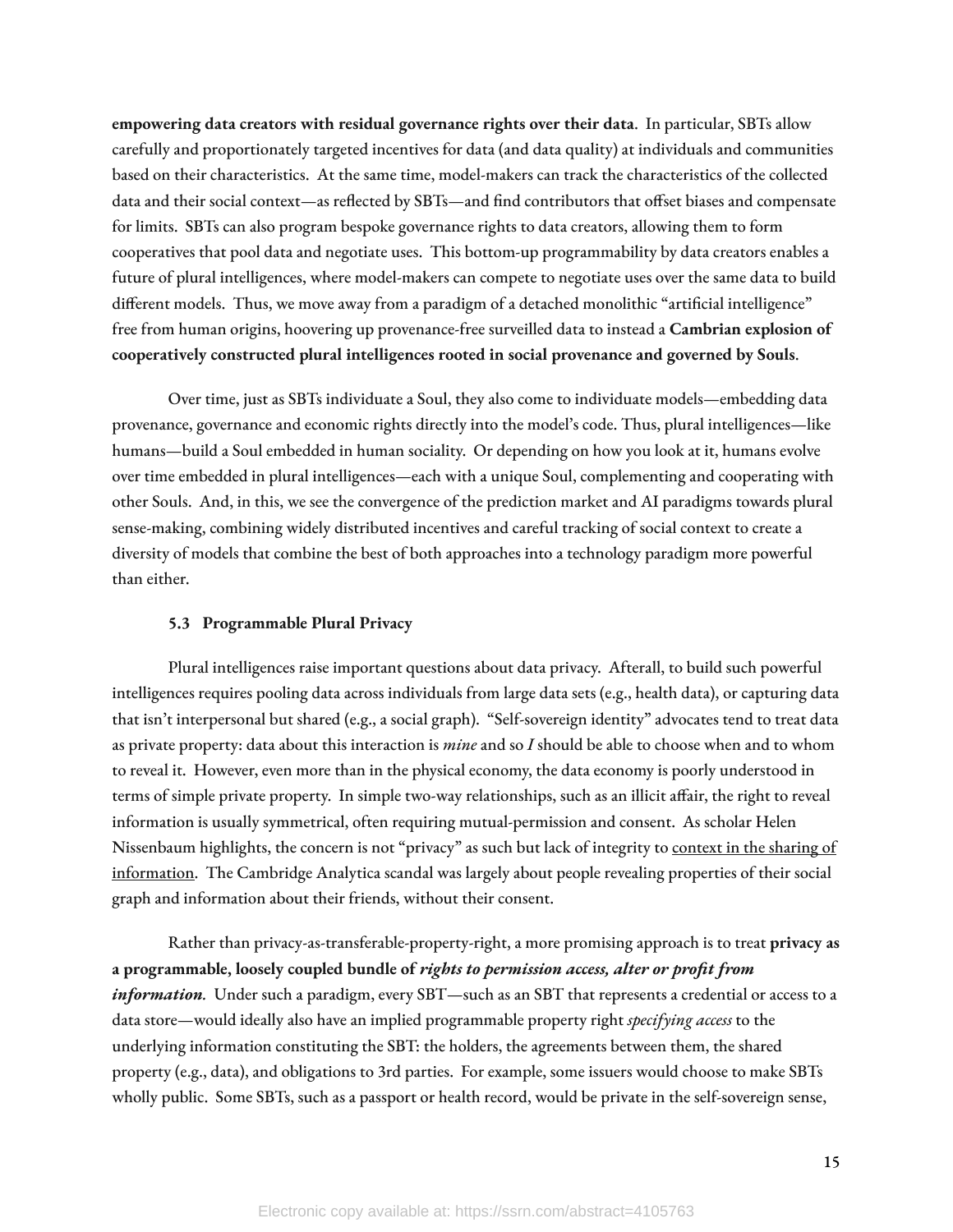with unilateral rights to disclose by Souls who carry the SBT. Others, such as SBTs that reflect membership of a data cooperative, would have multi-signature or more sophisticated community voting permissions, where all or a qualified majority of SBT holders must consent to disclosure.

While there are current technical questions (can SBTs be programmed in such a way?) and important questions around incentive compatibility (explored further in Section 7)—we nonetheless think programmable plural privacy warrants further research and offers key advantages over alternative paradigms. Under our approach, SBTs have the potential to enable privacy as a programmable, composable right that can map upon the complex set of expectations and agreements we have today. Moreover, such programmability could help us reimagine new congurations, as there are an *infinite* **number of ways privacy—as a** *right to permission access to information—***could be composed with "usus," "abusus," and "fructus"** to create a nuanced constellation of access rights. For example, SBTs could permission computations over data stores—perhaps owned and governed by a plurality of Souls—using a specific privacy preserving technique. Some SBTs may even permission access to data in a way where certain computations can be made, but the results cannot be *proven* to third parties. A simple example is a vote: the voting mechanism needs to tally votes from every Soul, but votes should not be provable to anyone else to prevent vote buying.

Communication is perhaps the most canonical form of shared data. Yet today's communication channels lack both user control and governance ("usus" and "abusus") and at the same time auction user *attention* ("fructus") to the highest bidder—even if a bot. SBTs have the potential to steward healthier forms of the "attention economy" that empowers Souls to spam-filter inbounds from likely bots outside of their social graph, while elevating communication from real communities and desired intersections. Listeners could become more aware of who they are listening to and better able to assign credit to works that spur insights. Rather than optimizing for maximum engagement, such an economy could optimize for positive-sum collaborations and valuable co-creations. Such communication channels also are important for security; as noted above, "high bandwidth" communication channels are critical to building the security foundations of community recovery.

# **§6 DECENTRALIZED SOCIETY**

Web3 aspires to transform societies broadly, rather than merely financial systems. Yet today's social fabric—families, churches, teams, companies, civil society, celebrity, democracy—is meaningless in virtual worlds (often called the "metaverse") without primitives representing human souls and the broader relationships they support. If web3 eschews persistent identities, their patterns of trust and cooperation, and their composable rights and permissions, we see, respectively, sybil attacks, collusion, and a limited economic realm of wholly transferable private property—all of which trends towards hyper-financialization.

To skirt hyper-financialization—yet unlock exponential growth—we propose *augmenting and bridging* our sociality across virtual and physical realities, empowering souls and communities to encode rich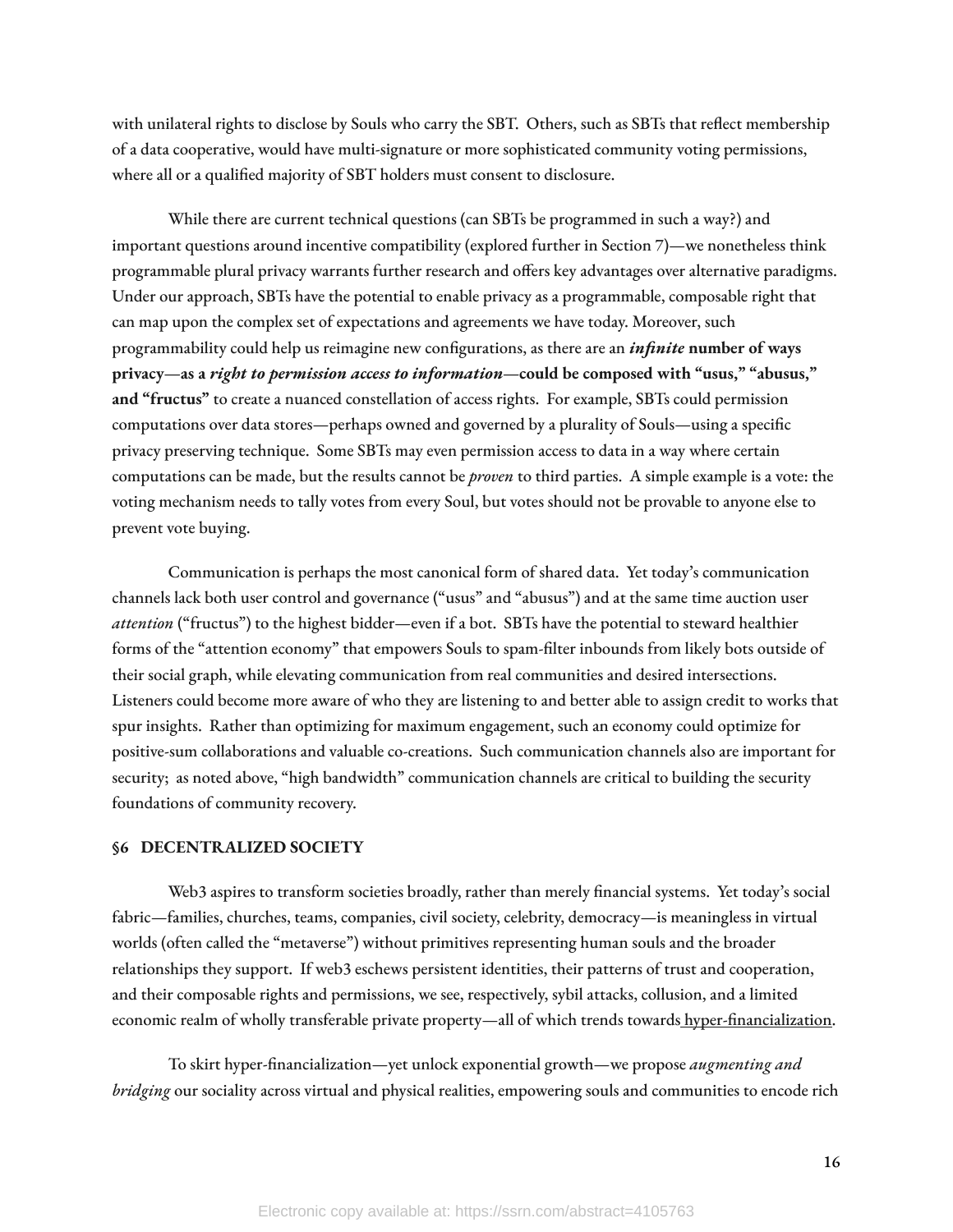social and economic relationships. But simply building on trust and cooperation is not enough. Correcting for biases and tendencies to over-coordinate (or collude) among trust networks is essential to encouraging more intricate, diverse relationships that span greater social distances than before. We call this **"Decentralized Society (DeSoc)": a co-determined sociality, where Souls and Communities convene bottom-up, as emergent properties of each other to produce** *plural network goods* **across dierent scales.**

We emphasize plural network goods as a feature of DeSoc, because networks are the most powerful engine of economic growth, yet the most susceptible to dystopian capture by private actors (e.g., web2) and powerful governments (e.g., Chinese Communist Party). Most significant economic growth results from *increasing network returns*, where every additional unit of input yields incrementally *more* output. Examples of simple physical networks include roads, electrical grids, cities, and other forms of infrastructure built off labor and other capital inputs. Examples of powerful digital networks include marketplaces, predictive models and plural intelligences built off data. In both cases, network economics diverges from neoclassical economics, which teaches *decreasing* returns—where every additional unit of input yields incrementally *less* output—and where private property yields the most efficient outcomes. Private property applied to an increasing returns context has the opposite effect—throttling network growth by rent extraction. A road between two cities can unlock increasing returns from gains from trade. But the same road privately owned can throttle growth if the owners choose to extract rent up to the value trading between the two cities. Public ownership over a network also has its own perils, being susceptible to regulatory capture or underfunding.

**Networks with increasing returns are most ecient when treated neither as purely public nor purely private goods, but rather as** *partial and plural shared goods*. DeSoc provides the social substrate to unbundle and reconfigure rights—rights of use ("usus"), rights to consume or destroy ("abusus"), and rights of profit ("fructus")—and enable efficient governance mechanisms across these rights that augment trust and cooperation while checking for collusion and capture. We've explored several mechanisms throughout this paper, such as community-based SALSA and quadratic funding (and voting) discounted by correlation scores. This third way of partial and plural ownership avoids the Charybdis of private rent extraction and Scylla of public regulatory capture.

In many ways, **DeFi today is a decreasing returns private property paradigm retrotted onto increasing returns networks**. Built on the premise of *trustlessness*, DeFi is inherently limited to the realm of wholly transferable private property (e.g., transferable tokens) that mostly bundles "usus," "abusus," and "fructus." At best, DeFi risks throttling network growth by rent extraction and at worst risks ushering in dystopian surveillance monopolies dominated by "whales'' who harvest and hoover up data in a race-to-the-bottom—much like web2.

DeSoc transforms DeFi's race to control and speculate on the value of networks into a bottom-up coordination to build, participate, and govern them. At minimum, DeSoc's social substrate can make DeFi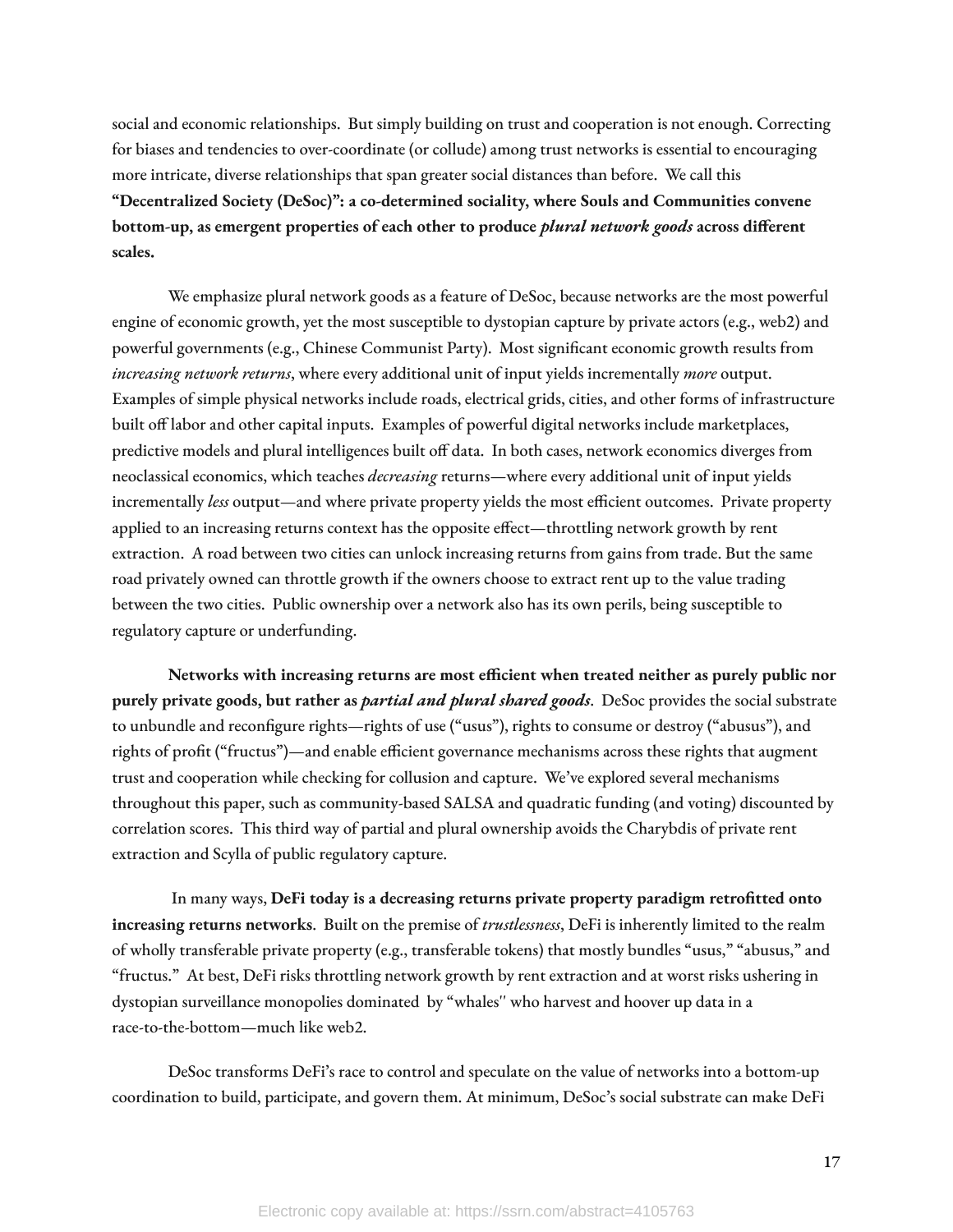sybil-resistant (enabling community governance), vampire-resistant (internalizing positive externalities to build an open-source network), and collusion-resistant (preserving a network's decentralization). With DeSoc's structural corrections, DeFi can support and expand plural networks that confer benefits broadly—as agreed upon by the most diverse members—rather than further entrenching networks captured by narrow interests.

Yet, the **greatest strength of DeSoc is its** *network composability***.** Sustained increasing returns and network growth isn't simply avoiding the perils of rent extraction, but also encouraging the proliferation and intersection of nested networks. A road may form a network between two cities. But cut off from broader cooperation, two cooperating cities will eventually hit a ceiling of diminishing returns—either because of *congestion* (roads and housing) or *exhaustion* (reaching the limits of the people they can serve). Only through technological innovation and growing broader, if looser, cooperation with neighboring networks for new sources of increasing returns can value continue to grow exponentially. Some cooperation will be physical, incrementally extending physical trade across space. But many more connections will be informational and digital. Over time, we will see new matrices of cooperation between physical and digital networks, reliant upon and extending the social interconnections they are built on. It is precisely this intersecting, partly nested structure of ever growing network cooperation across digital and physical worlds that DeSoc enables.

Through composing networks and coordination, DeSoc emerges at the intersection of politics and markets—augmenting both with sociality. DeSoc empowers the vision of JCR Licklider—founder of ARPANET that created the internet—of "man-computer symbiosis" in an "intergalactic computer network" with dramatically increased social dynamism *built on trust*. Rather than build on DeFi's *trustless* premise, DeSoc encodes trust networks that underpin the real economy today and enables us to harness them to generate plural network goods resilient to capture, extraction, or domination. With such augmented sociality, web3 can eschew short-term hyper-financialization in favor of an unbounded future of increasing returns across social distance.

# **6.1 Souls can go to Heaven…or Hell**

While we have selectively highlighted the potential unlocked by DeSoc that we find promising, it is important to remember that almost any technology with such transformative potential will have a similar potential for destructive transformation: fire burns; the wheel steamrolls; the television brainwashes; cars pollute; credit cards trap in debt, and so on. Here, the same SBTs that could be used to compensate for in-group dynamics and achieve cooperation across differences could also be used to automate red-lining of disfavored social groups or even target them for cyber or physical attack, enforce restrictive migration policies, or make predatory loans. Many of these possibilities are less salient in the current web3 ecosystem because they aren't meaningful concepts given the current substrate. Enabling upsides of DeSoc also enables these harms. Just as the downside of having a heart is that a heart can be broken, the downside of having a Soul is it can go to hell and the downside of having a society is that societies are often animated by hatred,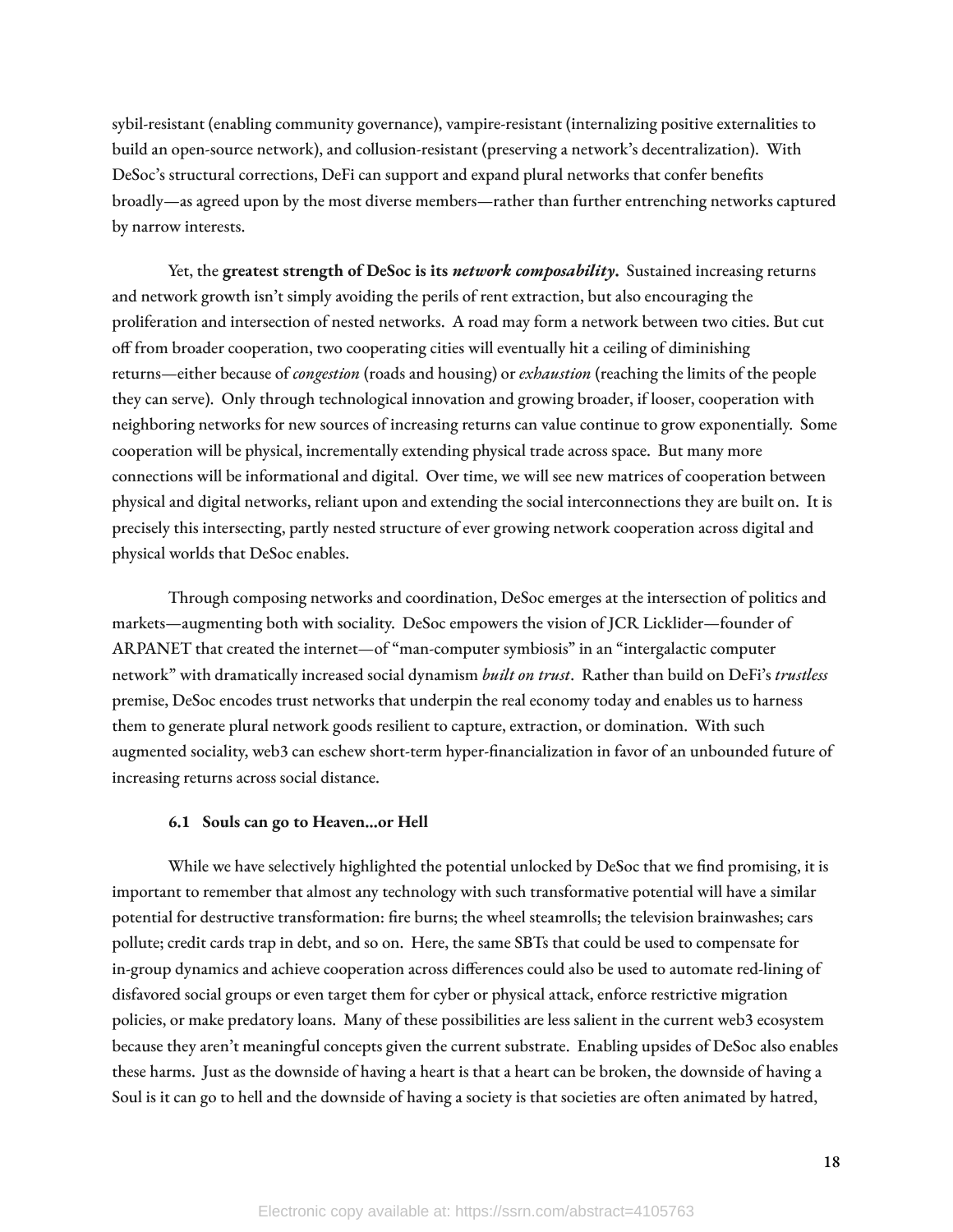prejudice, violence and fear. Humanity is a great and often tragic experiment.

As we meditate on the possible dystopias of DeSoc, we should also contextualize these possibilities within other technological enabled dystopias. Web2 is architecture for opaque authoritarian surveillance and social control. Whereas web2 often relies on top-down artificial bureaucracies to confer identity (a "driver's license"), DeSoc relies on horizontal ("peer-to-peer") social attestations. Whereas DeSoc empowers Souls to encode their own relationships and co-create plural property, web2 intermediates social connections or monetizes them with opaque algorithms that can polarize, divide, and misinform. DeSoc sidesteps top-down, opaque social credit systems. Web2 forms the basis of them. DeSoc treats Souls as agents, whereas web2 treats Souls as objects.

The risk of social control with DeFi—without any identity substrate—is less, at least in the near-term. But DeFi has its own dystopia. **While DeFi overcomes** *explicit* **forms of centralization—where specic actors have an outsized level of formal power within a system—it has no built-in way to overcome** *implicit* **centralization through collusion and market power**. Monopolies don't always surface as the Standard Oils of the past. Collusion can even happen at higher and far-removed levels of an ecosystem. We see this today with the rise of a class of institutional asset managers (e.g., Vanguard, BlackRock, State Street, Fidelity, etc.) that are the largest shareholders of all the largest banks, airlines, car companies, and other major industries. Because such asset managers hold a stake across all rivals within an industry (i.e. a stake in every major airline), their incentive is to make the companies that they hold look like a competing industry but *act* like a monopolist that maximizes industry-wide profits and entrenchment at consumer and general-public expense.<sup>11</sup>

In DeFi too, the same "whales" and VCs accumulate larger shares across each level of the stack and across competitors within a stack, perhaps voting in token governance, or delegating it to the same class of delegates, who are also similarly correlated across the network. Without any social substrate for sybil-resistance and correlation discounts to force-function decentralization, we should also expect to see more monopolies funded by whales, as monopolists increasingly become the largest pool of available investment capital. As "the money class" and users diverge, we should expect to see (and already see) greater and greater levels of incentive misalignment and rent extraction. If DeFi applications that deal with private data emerge, we may well see similar dynamics, such as apps encourage bidding wars between multiple people who "own" data that is actually interpersonal (e.g., their social graph) to build monolithic private AIs that compete against humans, eschewing a future of competing plural AIs that augment humans.

Thus, DeSoc does not need to be perfect to pass the test of being acceptably non-dystopian; to be a paradigm worth exploring it merely needs to be better than the available alternatives. Whereas DeSoc has *possible* dystopian scenarios to guard against, web2 and existing DeFi are falling into patterns that are *inevitably* dystopian, concentrating power among an elite who decide social outcomes or own most of the

<sup>11</sup> See Posner, E. & Weyl, E. G., "Dismembering the Octopus," *Radical Markets: Uprooting Capitalism and Democracy for a Just Society*, Princeton University Press, 2018.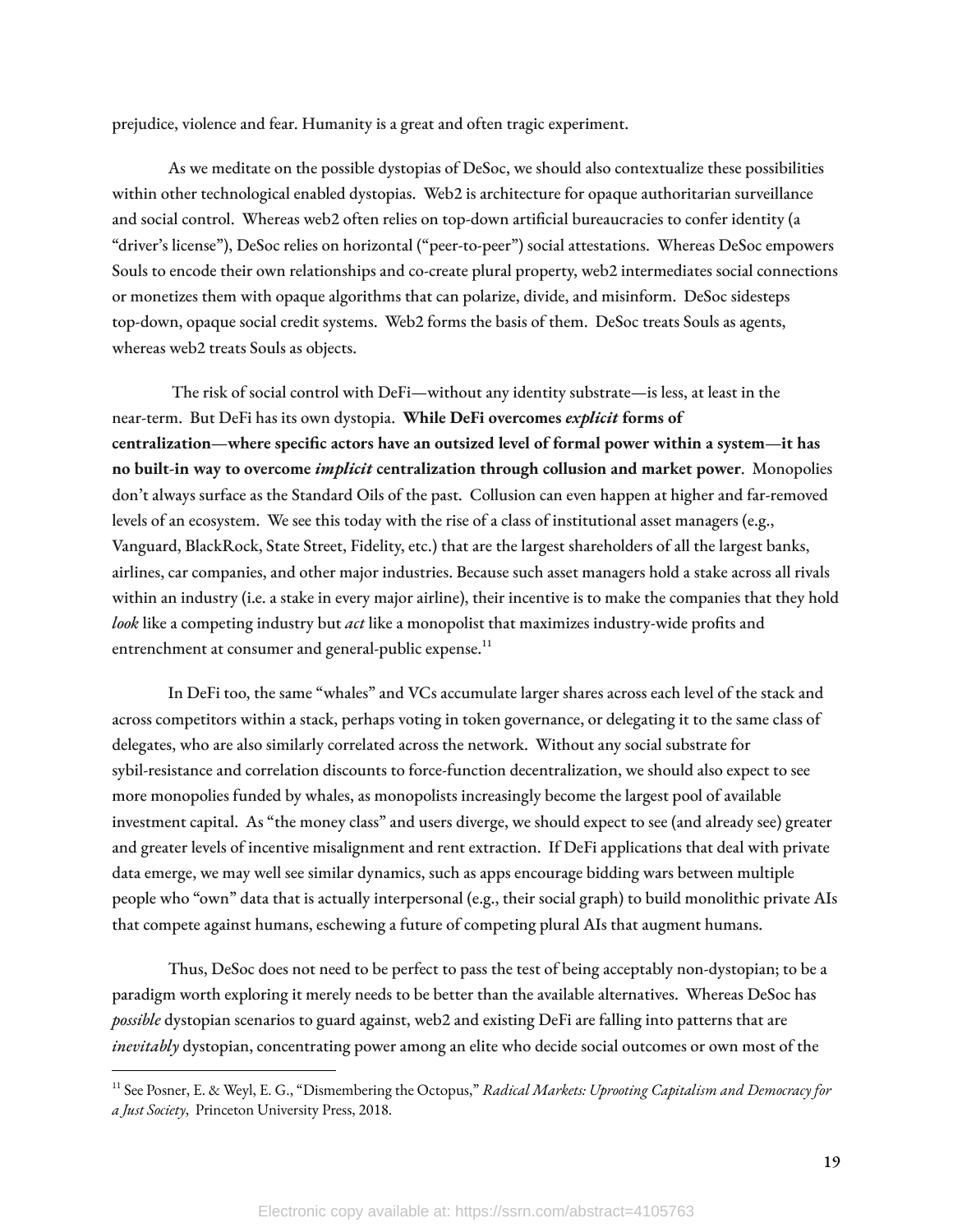wealth. The direction of web2 is deterministically authoritarian, accelerating the capacity of top-down surveillance and behavior manipulation. The direction of today's DeFi is nominally anarcho-capitalist, but is already falling into network effect and monopoly pressures that risk its medium-term path becoming authoritarian in much the same way.

DeSoc, in contrast, is **stochastic social pluralism**—a network of individuals and communities that come together, as emergent properties of each other, co-determining their own future. Looking at web2, the outgrowth of DeSoc can be analogized to the rise of popular participatory governments out of centuries of monarchy. Participatory governments didn't *inevitably* give rise to democracy; it also led to the rise of communism and fascism. Similarly, SBTs don't make digital infrastructure *inherently* democratic, but are democratic-compatible depending on what Souls and communities co-determine. Opening this possibility space is a marked improvement over web2's authoritarianism and DeFi's anarcho-capitalism.

#### **§7 IMPLEMENTATION CHALLENGES**

Privacy presents a key challenge for DeSoc. On the one hand, too many public SBTs may reveal too much information about a Soul, making them vulnerable to social control. On the other hand, too many purely private SBTs may also lead to private communication channels that eschew correlation discounting for governance and social coordination—presenting important incentive compatibility questions. Closely related to the issue of privacy is the issue of cheating: Souls may misrepresent their social solidarities, while coordinating through private or side channels. We cannot aspire to know all the possibilities and answers, but instead explore the nature of the challenge here and sketch a few promising paths for future research.

#### **7.1 Private Souls**

Blockchain-based systems are public by default. Any relationship that is recorded on-chain is immediately visible not just to the participants, but also to anyone in the entire world. Some privacy can be retained by having multiple pseudonyms: a family Soul, a medical Soul, a professional Soul, a political Soul each carrying different SBTs. But done naively, it could be very easy to correlate these Souls to each other. The consequences of this lack of privacy are serious. Indeed, **without explicit measures taken to protect privacy, the "naive" vision of simply putting all SBTs on-chain may well make too much information public for many applications**.

To deal with over-publicity, there are a number of solutions with different levels of technical complexity and functionality. The simplest approach is that an SBT could store data off-chain, leaving only the hash of the data on-chain.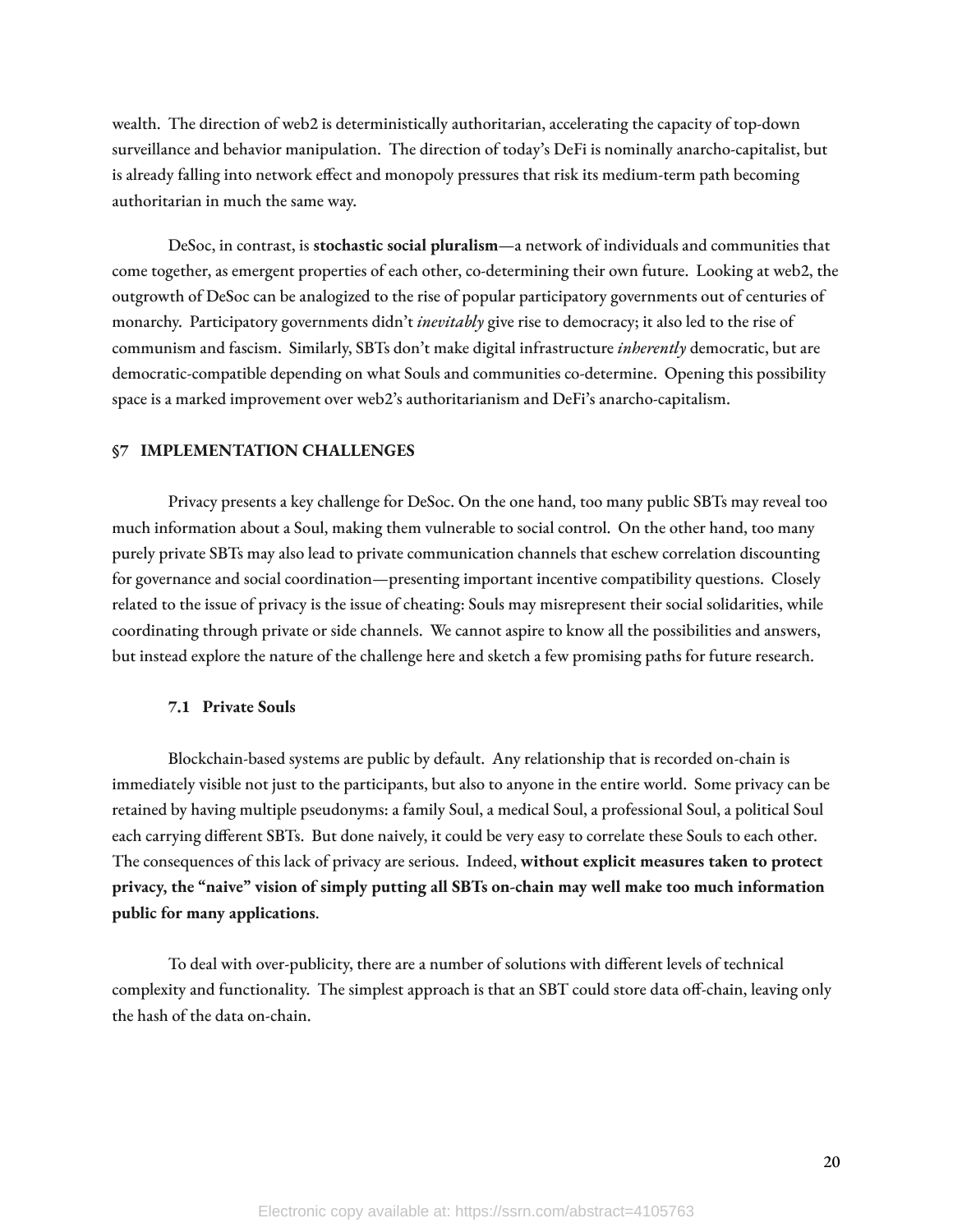

The choice of how to store the off-chain data is left to the person; possible solutions include (i) their own devices, (ii) a cloud service trusted by them, or (iii) decentralized networks such as the Interplanetary File System (IPFS). Storing data off-chain lets us continue to have smart contracts that permission the right to *write* SBT data, but at the same time have separate permissions to *read* that data. Bob can choose to reveal the contents of any of his SBTs (or the data stores which they permission) only when he wishes to. This already gets us quite far, and has the further benefit of improving technical scalability because most data only needs to be handled by a very small number of parties. But to fully achieve properties like plural privacy, as well as more fine-grained forms of disclosure, we need to go further. Fortunately, many cryptographic technologies let us do that.

One powerful set of building blocks that enables new ways to partially reveal data is a branch of cryptography called "zero [knowledge](https://vitalik.ca/general/2021/01/26/snarks.html) proofs." While zero knowledge proofs are most frequently used today to enable privacy-preserving transfers of assets, they also can allow people to prove arbitrary statements without revealing any more information beyond the statement itself. For example, in a world where government documents and other attestations are cryptographically provable, someone could prove a statement like "I am a citizen of Canada, who is over 18 years old and has a university degree in economics and over 50,000 Twitter followers, and who has not yet claimed an account in this system."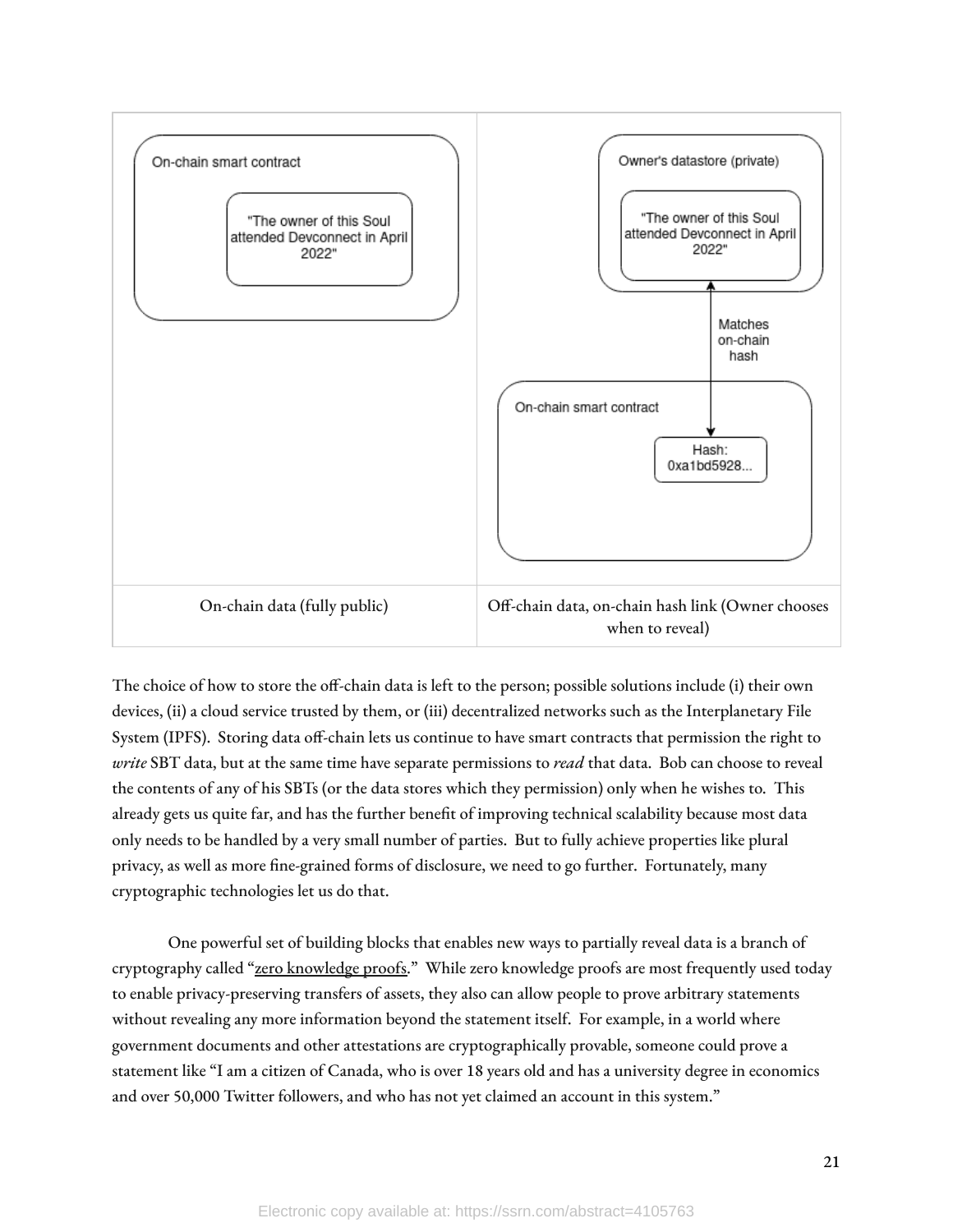**Zero-knowledge proofs** can be computed over SBTs to prove characteristics about a Soul (e.g., that it has certain memberships). This technique can be extended further by introducing **multi-party computation** techniques such as garbled [circuits,](https://vitalik.ca/general/2020/03/21/garbled.html) which could make such tests *doubly private*: the prover does not reveal who they are to the verifier, and the verifier does not reveal their verification mechanism to the prover. Instead, both parties make the computation together and only learn the output.

Another powerful technique is *designated-verifier proofs*. In general, "data" is slippery: if I send a movie to you, I cannot technologically prevent you from recording and sending it to a third party. Workarounds like Digital Rights Management (DRM) have at best limited effectiveness, and often come at great costs to users. Proofs, however, are not slippery in the same way. If Amma wants to prove some property X about her SBTs to Bob, she can make a zero knowledge proof of the statement "I hold SBTs that satisfy property X, OR I have the access key to Bob's Soul." Bob would find this statement convincing: he knows that he did not make the proof, and so Amma must actually have SBTs that satisfy property X. But if Bob passes the proof along to Cuifen, Cuifen would not be convinced: for all he knows, Bob could have made the proof with his own key. This can be made even stronger with *[verifiable](https://eprint.iacr.org/2018/601.pdf) delay functions (VDFs)*: Amma can make and present a proof that can only be made with the required SBTs right now, but anyone else will be able to make *five minutes from now*. **This means it is possible to represent sophisticated access permissions to** *trustworthy proofs about data* **despite the impossibility of making the same kinds of selective permissions to the raw data itself, which may simply be copy and pasted**. This may take us quite far nonetheless. Just as blockchains offer traceability in transactions that prevents someone from right-click copy-and-pasting a valuable NFT (and sybil attacking the original owner), similarly SBTs can offer traceability in social prevenance, which at minimum can reduce the value of copy-and-pasted data with unverified origins.

These off-chain data and zero-knowledge techniques are compatible with *negative* **reputation**—SBTs that are made visible even if the holder does not *want* them to be visible. Important examples of negative reputation include credit history, data about unpaid loans, negative reviews and complaints from business partners, and SBTs attesting to social connections relevant for coordination. Blockchains coupled with the same cryptography could offer a potential solution: Souls could be forced by smart contract logic to incorporate negative SBTs into a data structure like a [Merkle](https://en.wikipedia.org/wiki/Merkle_tree) tree that is stored off-chain, and any zero knowledge proof or garbled circuit computation would require them to introduce that information, because otherwise there would be a visible "hole" in the provided data that the verifier would recognize. The Unirep [protocol](https://medium.com/privacy-scaling-explorations/unirep-a-private-and-non-repudiable-reputation-system-7fb5c6478549) is an example of how this might be implemented.

The point of these examples is not to show exactly how cryptographic technology can be used to solve all of the privacy and data permissioning problems with SBTs. Rather, it is to sketch out a few examples to show the power of such technologies. An important future research direction is to scope the exact limits of different kinds of data permissioning and the specific combinations of techniques that work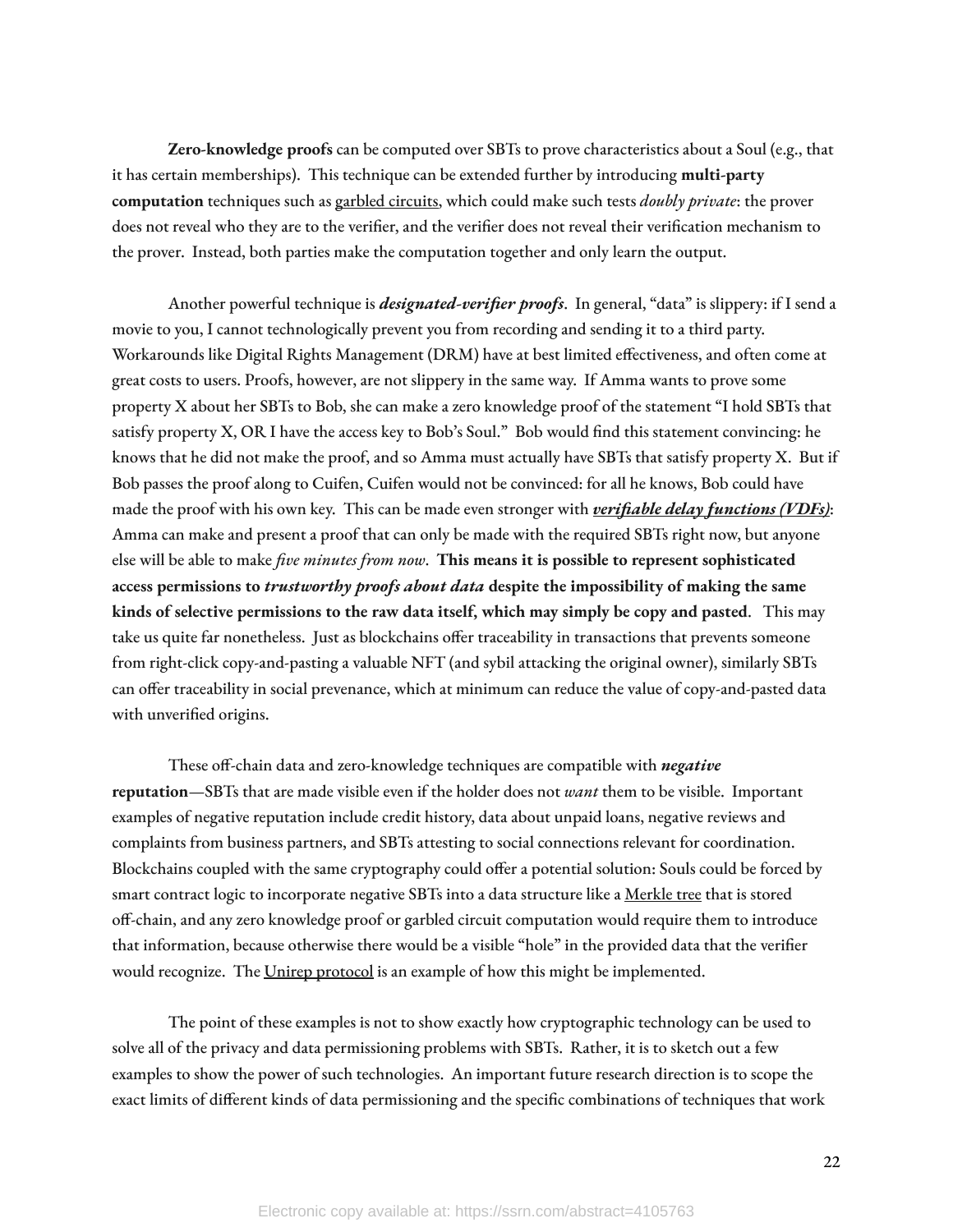best to achieve the desired level of permissions. Another question is what types of plural property regimes are desirable to govern data, and how to properly unbundle access ("usus"), editing ("abusus") and cash flow ("fructus") rights.

#### **7.2 Cheating Souls**

If SBTs are the social substrate upon which plural property, network goods and intelligences are coordinated, one might be concerned that Souls will try to trick or cheat their way into communities to gain access to governance or property rights that we imagine SBTs permissioning. For example, if many applications depend on SBTs representing conference attendance, unscrupulous conferences could offer such SBTs in exchange for bribes. With enough bribes, humans (and bots) could generate a fake social graph that makes the account look like an authentic human Soul, richly differentiated by (fake) SBTs. Just as **[DAOs](https://hackingdistributed.com/2018/07/02/on-chain-vote-buying/) can** be [bribed](https://hackingdistributed.com/2018/07/02/on-chain-vote-buying/), so can Souls and the on-chain voting mechanisms which they use. Conversely, if SBTs are used to discount coordination, Souls may avoid SBTs to maximize their influence. Why should we believe that the SBTs a Soul possess accurately reflect their true social commitments rather than simply how they choose to play this game?

One argument is that the varying incentives to cheat may "balance out." Souls may sort and self-identify into the networks that are important to them at the right scale, much like how Harberger taxes balance out the incentive to over-value and under-value assets to elicit approximately accurate market valuations. Souls will want to hold more SBTs to gain influence within their communities, but on the other hand will eschew SBTs from communities they care less about to score lower on correlation metrics and increase their influence in governance over broader networks.

But it would be naive to assume that the two incentives—to gain access and maximize influence—always evenly cancel out, or even come close to canceling out, as though by magic. There may be many communities that use systems other than SBTs to gate access and governance. Or communities may—counter to our primary assumption about publicity—dole out private SBTs to reflect governance rights, but induce community members to keep these SBTs secret in broader decisions.

**The problem of "gaming" should not be understated. It is a signicant issue and resolving it is one of the most important foci for future research**. Indeed, it is a major reason why open-sourcing many existing algorithms that prioritize or filter for human users is very challenging. To mitigate and deter SBT gaming, we suggest several norms and cryptographic directions:

1. The ecosystem of SBTs could **bootstrap off "thick" community channels**, where SBTs signal authentic off-chain community membership with strong social bonds and repeat interactions. This would make it easier for communities to filter and revoke SBTs of impersonators and bots. Such thick channels—which we often find in churches, workplaces, schools, meet-up groups, and organizations in civil society—would provide a more sybil-resistant social substrate to police gaming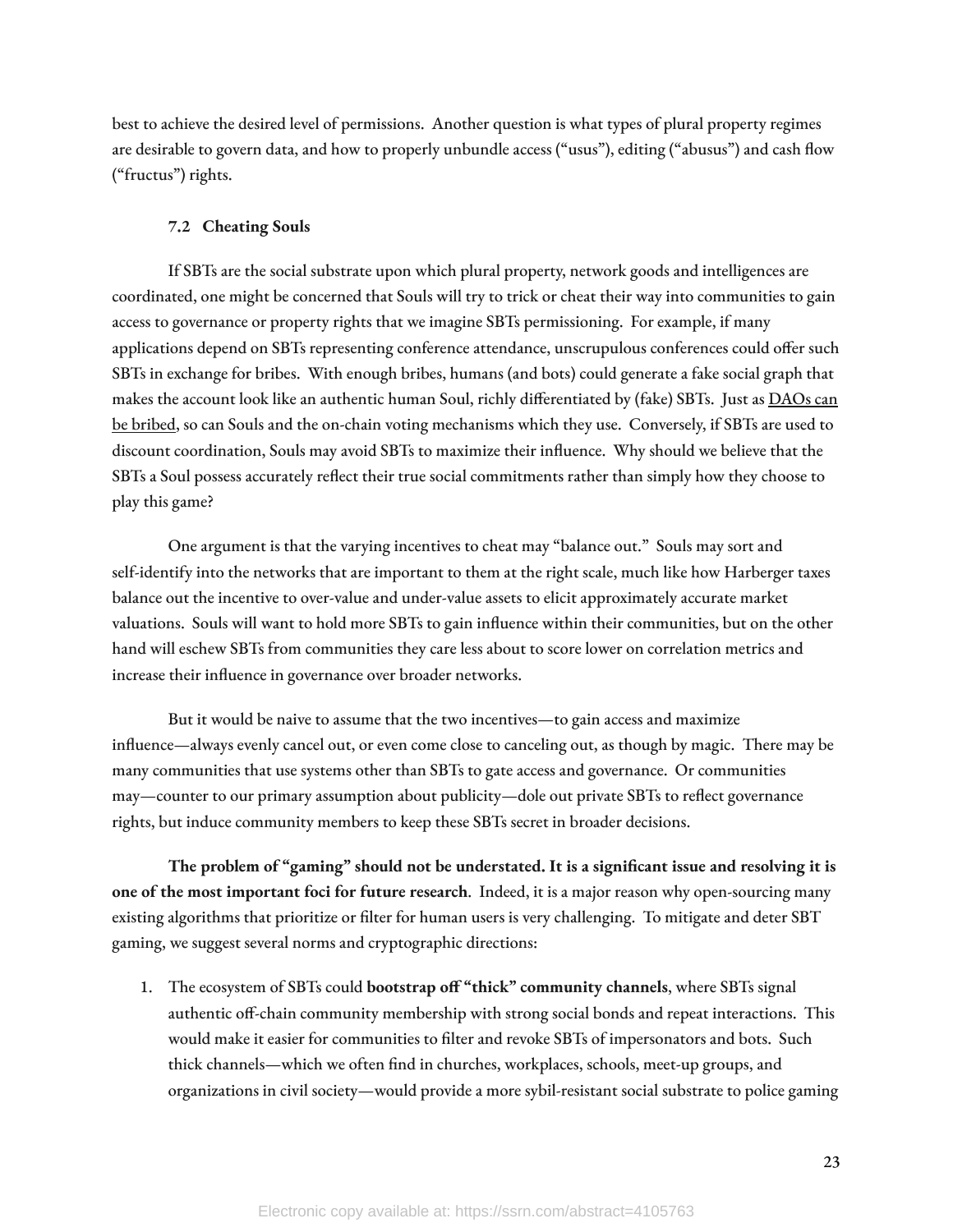(e.g., through bots, bribes, impersonation) in more "thin" social channels.

- 2. **Nested communities could require SBTs to force context on potential collusion vectors "just below" them**. For example, if a state were holding a funding round or vote, the state might require every participating citizen to also hold an SBT of a defined county and municipality.
- 3. The openness and cryptographic provability of the SBT ecosystem could itself be used to **actively detect collusive patterns and penalize inauthentic behavior**—perhaps discounting the voting power of collusive Souls, or obliging Souls to accept SBTs representing negative attestations. For example, if one Soul attests to the humanity of another Soul that turns out to be a bot, the case can be escalated and publicly verified, leading to that Soul having a large number of negative attestations. This already happens to an extent within the GitCoin QF ecosystem, where a range of signals are used to detect "collusive groups."
- 4. ZK technology (eg. [MACI\)](https://github.com/appliedzkp/maci) could **cryptographically prevent some attestations made by a Soul from being provable**. This would make attempts to sell certain kinds of attestations non-credible, because the briber would have no way to tell whether or not the bribe recipient followed through on their side of the deal. There has been a large body of [research](https://vitalik.ca/general/2021/05/25/voting2.html) on the use of such techniques for voting, but ultimately any non-financialized social mechanism may end up benefiting from similar ideas.
- 5. We could **encourage whistleblowers** as a way of making collusion of signicant size unstable. Instead of detecting and penalizing incorrect or abusive *behavior*, we detect and penalize abusive *patterns of collusion*. This technique is risky to overuse because of the possibility of false-flag bribes, but it is nevertheless part of the toolkit.
- 6. We could use **mechanisms from [peer-prediction](https://pubsonline.informs.org/doi/abs/10.1287/mnsc.1050.0379) theory** to encourage reporting to be honest in all cases except where collusion is extremely large. Instead of the conference attesting to attendees' attendance, attendees could attest to *each other's* attendance, so the number of participants that would need to be bribed to attest to a false claim becomes very large. The rewards need not be financial, but could be SBTs, making the rewards more useful to genuine community members than they are to attackers.
- 7. We could use correlation scores that **focus on correlations where there is a large incentive to be honest** if a group of Souls share a common interest. For example, the correlation scoring technique used in bounded pairwise [quadrating](https://ethresear.ch/t/pairwise-coordination-subsidies-a-new-quadratic-funding-design/5553) funding uses quadratic funding donations themselves to determine how correlated two participants are, and therefore how much to discount their intersection. If two participants share many common interests, their incentive to express this fact to the QF mechanism is certainly diminished with correlation discounting, but it never becomes *zero* or *negative*.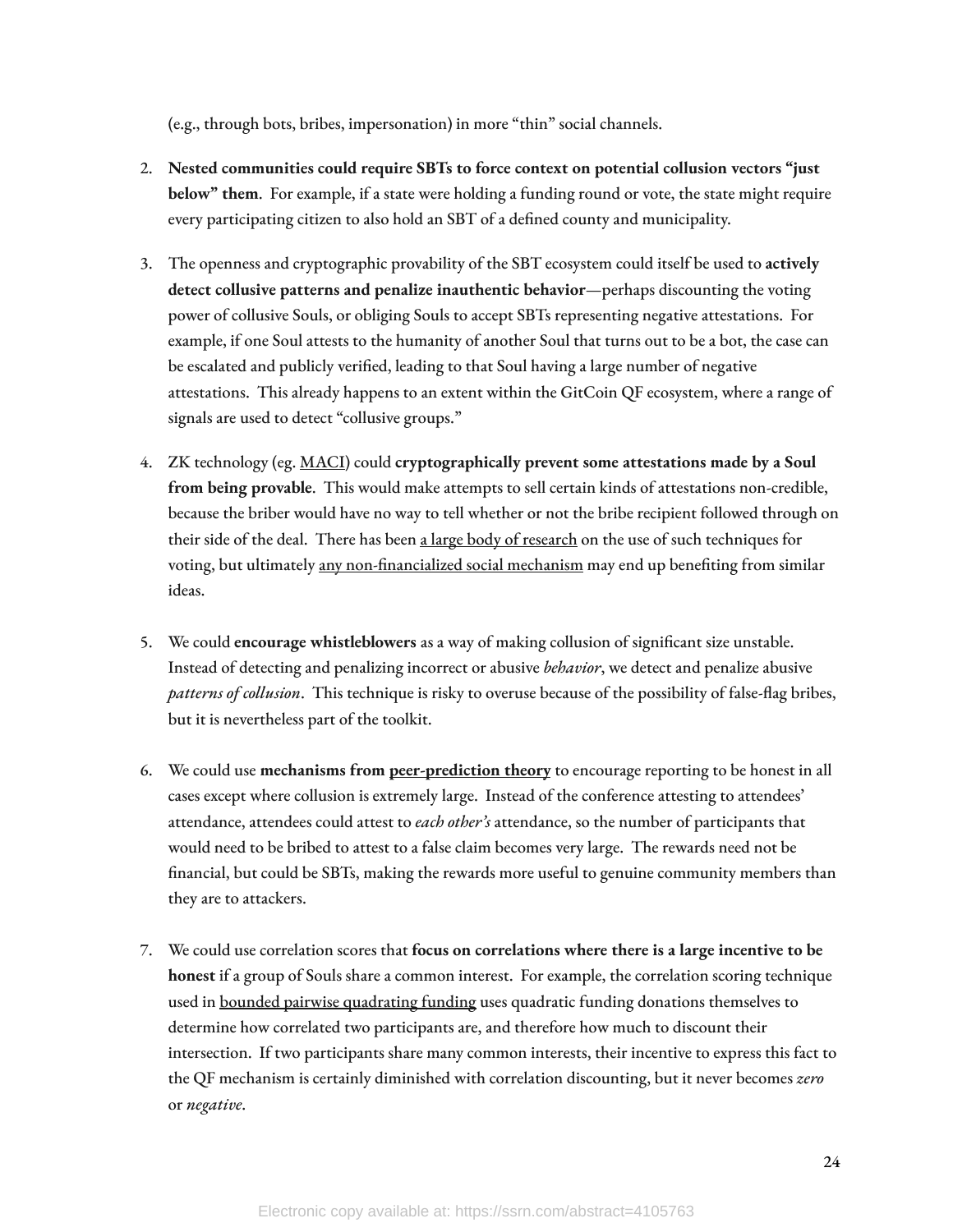# **§8 COMPARISONS AND LIMITATIONS**

While the range of identity frameworks proposed is almost limitless, there are four particularly prominent and adjacent paradigms widely discussed in the web3 space that merit comparison: the dominant "legacy" identity ecosystem, the pseudonymous economy, proof of personhood, and verifiable credentials. Each paradigm highlights important contributions and challenges for future development of the social identity paradigm we advocate, and we use such limitations as a springboard for exploring future directions. All that considered, we also explain why we believe our social identity primitives of Souls and soulbound tokens are a more promising path forward for privacy regimes.

## **8.1 Legacy**

Legacy identity systems rely on pieces of papers or identity cards issued and mediated by a 3rd party (a government, university, employer, etc). Provenance is established by calling up the 3rd party for a confirmation. While the legacy system has an interesting set of properties we should understand more deeply, such systems are wildly inefficient and do not lend themselves to composability or computation for rapid, efficient coordination. Moreover, these systems lack social context and makes Souls reliant on a centralized 3rd party to confirm membership to a community, rather than the embedding community. For example, most government issued IDs eventually trace back to a birth certificate issued on the authority of a medical doctor and family members, who are the ultimate source of truth and leave out many equally meaningful social connections that—taken together—offer far stronger validation. In fact, when centers of concentrated power seek strong identification (e.g., getting a security clearance from a major government) they rarely rely on such documents, instead turning to interviews in social networks. **Thus such legacy identity systems tend to concentrate power in the issuer and in those who can undertake the due diligence to get stronger verication, who in turn become calcied and unreliable bureaucracies**. A crucial design goal of DeSoc is ensuring that the security requirements of government IDs can be met and exceeded, allowing horizontal networks to make greater security available to all users and through a range of social substrates.

#### **8.2 Pseudonymous Economy**

The vision of a society based around combining reputation systems with zero knowledge proof mechanisms to preserve privacy has been most widely promoted by Balaji [Srinivasan,](http://www.marknagelberg.com/notes-on-the-pseudonymous-economy-balaji-srinivasan/) who coined and popularized the phrase "pseudonymous economy." His early version emphasizes the use of pseudonyms to avoid discrimination and evade "cancel culture" by social mobs that seek to harm a person's reputation and break their social ties. It envisions people accumulating *transferable* zero-knowledge (ZK) attestations in their wallets and evading reputational attacks by transferring a subset of attestations to new wallets, or splitting the attestations amongst multiple wallets, presumably without traceability. In culling attestations to port, a person chooses the level of desired pseudonymity in the new account, weighing a tradeoff between more anonymity (porting fewer attestations) or more distribution to their social network (porting over more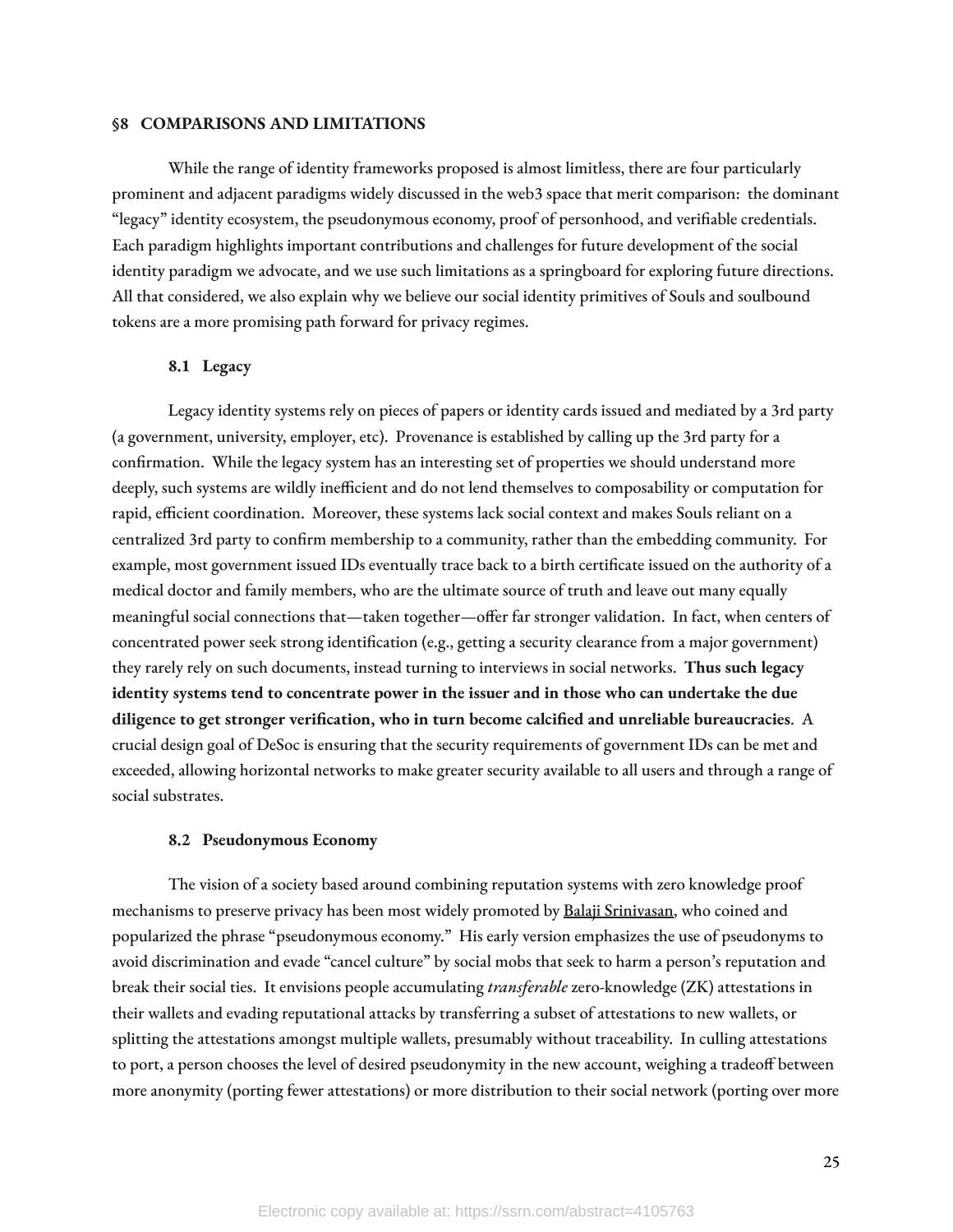attestations).

The practical difference between typical pseudonymous economy proposals and DeSoc is that we deemphasize identity separation as a primary way to protect participants from abuses and cancel culture. Some level of separation (e.g., different Souls between family, work, politics, etc.) may be healthy, but in general there are great disadvantages to relying on the ability to spin up new identities as a primary crutch against attacks. It makes reputation-staking for lending and provenance harder, and it composes poorly with governance mechanisms that try to correct for correlations or Sybils.

Rather than protecting victims by allowing them to re-emerge from attacks with a new–if diminished—identity, DeSoc would allow other approaches, such as **contextualizing the attacker.** "Cancellation" often arises precisely because statements and actions are taken *out of context* and viral signals travel through uncontextualized networks, when a person or bot has little social connection or context to a victim. In the same way that SBTs provide provenance to protect against deep fakes, a map of SBTs socially graphs a "hit piece's" origin. "Hit pieces" essentially are artifacts arising outside of the victim's communities (as reflected by shared SBT memberships), or lacking SBT attestations from the victim's communities—which should cast doubt on the piece's veracity. SBTs also empower victims to launch a defensive response to counteract the hit, curated and propagated from *their* network of trust (represented here by the patterns of co-holding of SBTs). By maintaining social context, people can maintain trust, even if they are under threat of cancellation, and hold attackers accountable. Improving provenance improves the social foundation of truth.

## **8.3 Proof of personhood (PoP)**

Proof of Personhood protocols (PoP) aim to provide tokens of individual uniqueness, to prevent Sybil attacks and allow non-financialized applications. To do so, they rely on approaches such as **[global](https://www.brightid.org/)** [analysis](https://www.brightid.org/) of social graphs, [biometrics,](https://worldcoin.org/) [simultaneous](https://arxiv.org/abs/2011.02412) global key parties, or some [combination](https://www.proofofhumanity.id/) thereof. However, because PoP protocols seek to represent *individual* identities—-focused on achieving *global uniqueness*—rather than *social identities* mapping relationships and solidarities, **PoP protocols are limited to applications that treat all humans the same**. Most applications we are interested in—such as staking reputation—are relational and move beyond being a unique human to being a *differentiated* human.

Moreover, PoP protocols are not immune to sybil attacks. In almost all near-term foreseeable applications, PoP systems are effectively open to Sybil attacks, just at a slightly higher cost. Unless most people on the planet are registered for a PoP service and are participating in a particular validation exercise, an attacker can always recruit disinterested humans who are not yet participating to act as Sybils. While such mercenaries are not quite bots, the difference is superficial other than perhaps a small added expense.

Many PoP protocols aim to build a substrate for universal basic income or global democracy. While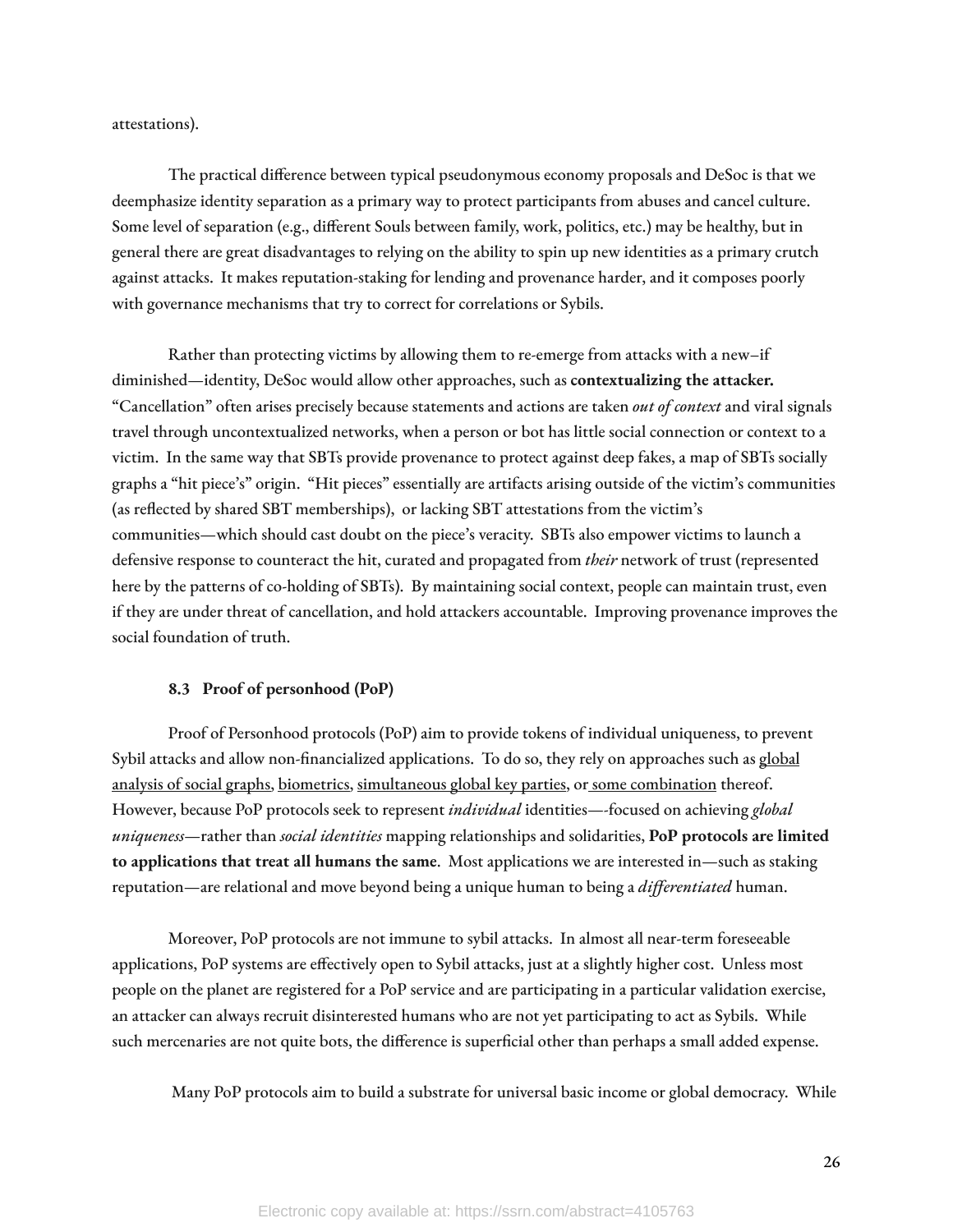we don't share the same ambition, such protocols have spurred us to nonetheless consider how to build gradually towards coordinating plural network goods. In contrast to the binary, individualist and global nature of PoP, our approach aims to construct a rich, contextual and layered substrate for bottom-up reputation, property and governance that allows participation in a range of communities and networks, small and large.

#### **8.4 Veriable credentials**

Verifiable credentials (VCs) are a W3C standard where credentials (or attestations) are zk-shareable at the holder's discretion. VCs highlight the major limitations of our baseline privacy paradigm and motivate our discussion of privacy extensions above. Until SBTs have privacy extensions that narrow publicity, VCs and SBTs can be seen as natural complements: in particular, SBTs are initially public making them inappropriate for sensitive information like government-issued identification, while VC implementations have struggled with a recovery paradigm that could be addressed by community recovery. The two approaches combined can in the near-term be stronger than either alone. But VCs also have a key limitation: at least in their standardized form, VCs do not support most of the applications we have enumerated because of their *unilateral* privacy.

Unilateral zk-sharing isn't incentive-compatible with our use cases, nor does it reflect our norms around privacy. Most of our applications depend on some level of publicity. But under zk-sharing, Souls can't know another Soul possesses an SBT unless it is shared to them—making reputation-staking, credible commitments, sybil-resistant governance, and simple rental contracts (e.g., apartment lease) impossible to get off the ground as other commitments and encumbrances are not necessarily visible. More deeply, we are skeptical that unilateral shareability is usually the right privacy paradigm. Rarely does one party in a multi-party relationship have the unilateral rights to disclose the relationship without the consent of the other. Just as unilaterally transferable private property is not a rich property regime, simplistic unilateral shareability is not a very rich privacy regime. If two parties co-own an asset and choose to represent their relationship through a VC, such credential doesn't allow for the mutual-consent and mutual-permissions. This problem travels to more complex cases of plural property and complex organizational forms and permissions, which are a feature of DeSoc.

#### **§9 SOUL BIRTH**

The path from the current web3 ecosystem to augmented sociality mediated by SBTs faces a classic cold start challenge. On the one hand, SBTs are not transferable. On the other hand, today's mix of wallets may not be the final home for SBTs because they lack community recovery mechanisms. But in order for community recovery wallets to work, they need a rich variety of SBTs across discrete communities to be secure. **What comes rst: SBTs or community recovery?** Who are the early adopter communities? How do SBTs on different chains interoperate? We cannot aspire to know all the possibilities and answers, but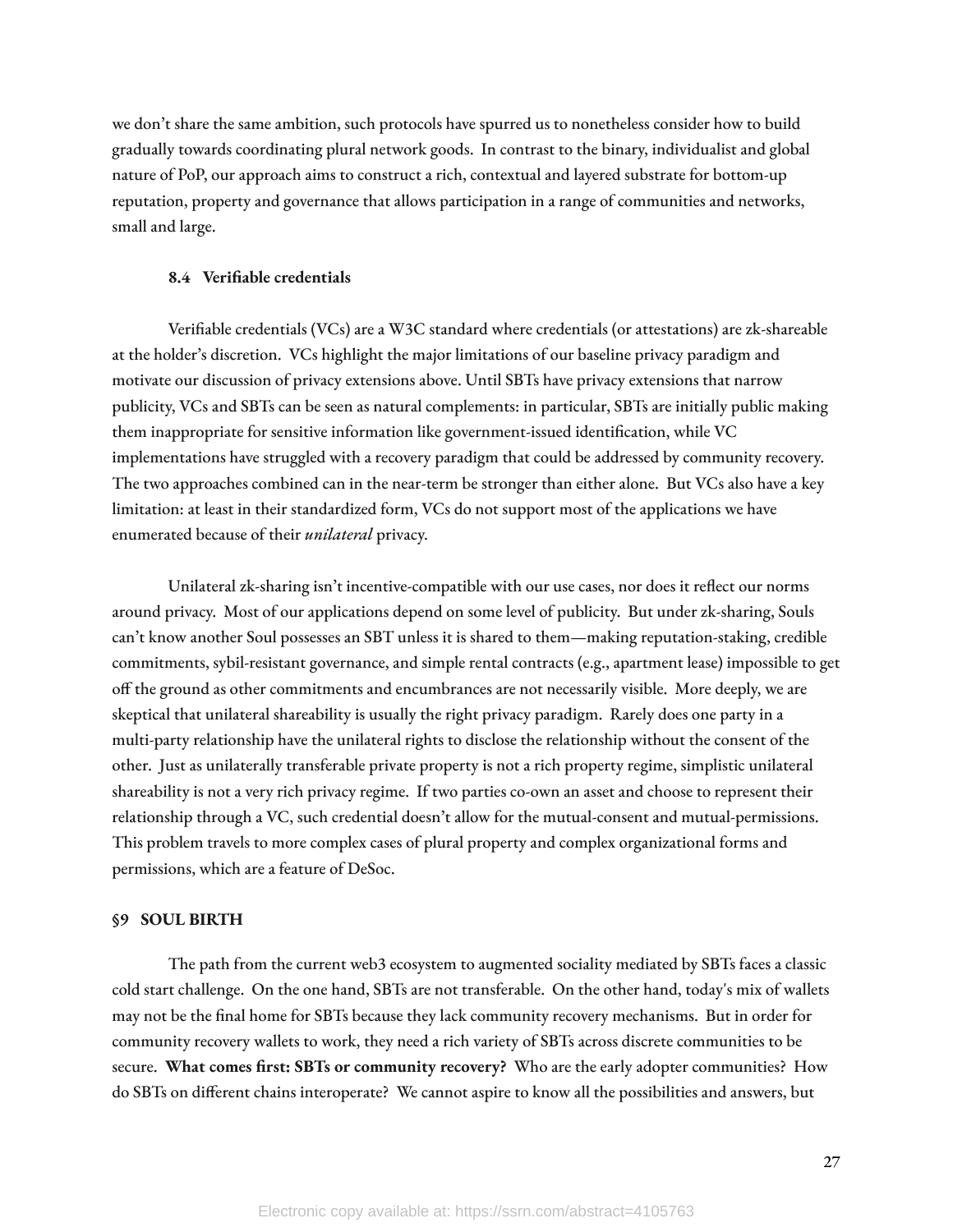instead sketch a few promising paths for the reader to further explore within the current web3 and even web2 architecture.

#### **9.1 Proto SBTs**

Although the hallmark of SBTs is non-transferability, SBTs may also have another property which may prove more useful in bootstrapping: *revocability*. It's possible that SBTs first gestate as revocable, transferable tokens, before growing into non-transferability. A token is revocable if an issuer can burn the token and re-issue it to a new wallet. Burning and re-issuing would make sense when, for example, keys are lost or compromised, and the issuer has an interest in ensuring the tokens are not financialized and sold off to a party—in other words, when the token signals authentic community membership. Employers, churches, meet-up groups, clubs with repeat off-chain interactions are well positioned to burn and re-issue tokens because they have a relationship with a person, and can easily check for impersonation by phone call, video-conference, or simple meeting in person. Single interactions, such as attendance to a concert or conference are poorly suited because community bonds are weaker.

**Revocable, transferable tokens are a kind of proto-SBT—serving supportive, placental functions before Soul birth**. These tokens buy time both for wallets to gestate secure, community recovery mechanisms and for a person to sufficiently accumulate proto-SBTs that can eventually be burned and re-issued into non-transferable SBTs. Under this pathway, the question is not, "what happens first: SBTs or community recovery?" Rather, SBTs and community recovery instantiate simultaneously, birthing a Soul.

#### **9.2 Community Recovery Wallets**

Although today's wallets lack community recovery, they each have relative strengths and weaknesses in being homes—or perhaps gestational wombs—for SBTs. Proof of Personhood (PoP) protocols have the advantage of already experimenting with social dispute resolution mechanisms, which are the foundation of community recovery. Also, many DAOs use PoPs to facilitate governance, making them natural first issuers of SBTs. However, despite PoPs natural lead, PoP protocols haven't yet earned broad trust to house valuable token assets, whereas custodial wallets have.

Custodial wallets—despite their flaws of centralization—may thus offer a natural onramp for less sophisticated retail users. Such custodial wallets could also build tooling for retail communities to issue revocable tokens that later convert (or burn and reissue) into SBTs or even tooling for more "corporate" issuers—many of whom are looking for ways to build loyal customer bases in web3 but lack expertise in custody. Once community recovery mechanisms have been formalized and battle-tested, these custodial wallets could decentralize into community recovery, while custodians move on to providing other valuable services in DeSoc (like community management, SBTs issuances, etc.)

For more sophisticated web3 users, decentralized non-custodial wallets (or non-custodial social recovery wallets like Argent and Loopring) are a natural starting point for bootstrapping community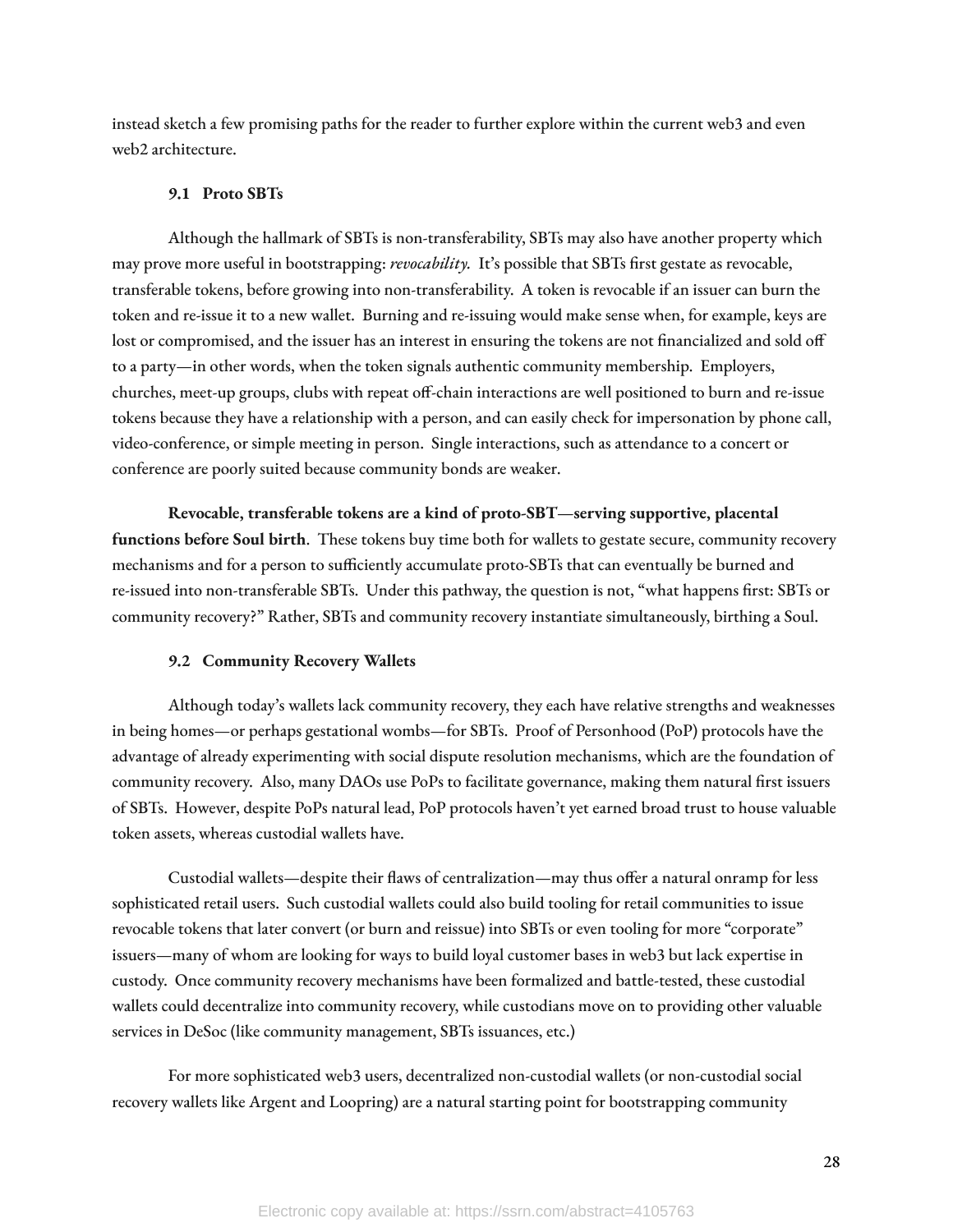recovery mechanisms. Non-custodial wallets have the advantage of being native web3 open-source, and the flexibility to pre-announce and experiment with mechanisms incrementally to a subset of voluntary, sophisticated users to battletest incentives and mix mechanisms (e.g.,mult-sig). All of these approaches—PoPs, custodial, and non-custodial—play an important role in experimenting and onboarding users with different degrees of sophistication and risk tolerance.

#### **9.3 Proto-Souls**

Norms can also shepherd Souls into existence. As we rethink tokens and wallets, we can also reframe how we think about certain classes of NFTs and tokens that are intended to signal membership. In particular, we can introduce a norm of not transferring NFTs and POAPs issued by reputable institutions that reflect attendance to a conference, work experience, or education credentials. Such transfers of membership tokens—if traded for value—could diminish the reputation of a wallet and perhaps discourage issuers from further issuing membership or POAP tokens to that wallet. Already in the non-custodial ecosystem, a significant number of users have achieved significant financial reputation and stake in their wallets, which could bootstrap as effective collateral for them not to abuse non-transferability expectations.

While all these pathways have respective challenges, we hope that the variety of approaches increases the chance of convergence to our quasi-equilibrium state in the medium term through a small set of steps.

### **§10 CONCLUSION**

As ambitious as we have been in imagining what DeSoc could enable, in many ways the above are just first steps. There is more than one road to DeSoc, including a number of non-blockchain based frameworks, such as [Spritely,](https://spritelyproject.org/) [ACDC](https://www.ietf.org/id/draft-ssmith-acdc-00.html) and [Backchannel](https://www.inkandswitch.com/backchannel/) that rely on data stores tied to local machines rather than global ledgers. These frameworks may eventually offer even greater trust across social distance, because they can harness transitivity of trust relationships—like trusted introductions—rather than relying on SBTs issued by well-known, high-status institutions (like universities or DAOs). Furthermore the applications we describe above are just the beginning of what DeSoc can empower, not touching virtual worlds: their physics, society, and their complex intersection with the physical world. All this suggests that even the broad ambitions we paint above are just the beginning of what DeSoc may eventually become.

On that path, however, many challenges and open questions remain. The above sketches require extensive red teaming and many of them are more suggestive than fully prescriptive. How can DAOs maintain their publicity of state while thoughtfully comparing patterns of Souls and correlations in SBTs to enforce Sybil protections and decentralization? How incentive compatible is acquiring SBTs in face of various schemes of correlation discounting? How much does privacy conflict with correlation discounting and other DeSoc mechanism designs? How can we measure inequality in a social and yet appropriately private (contextually integral) manner? How should inheritance work in the community recovery framework? Are there red lines that can be drawn or even baked into protocols to avoid dystopian scenarios? Or should we simply race to build the best scenarios first? These questions are just the beginning of what we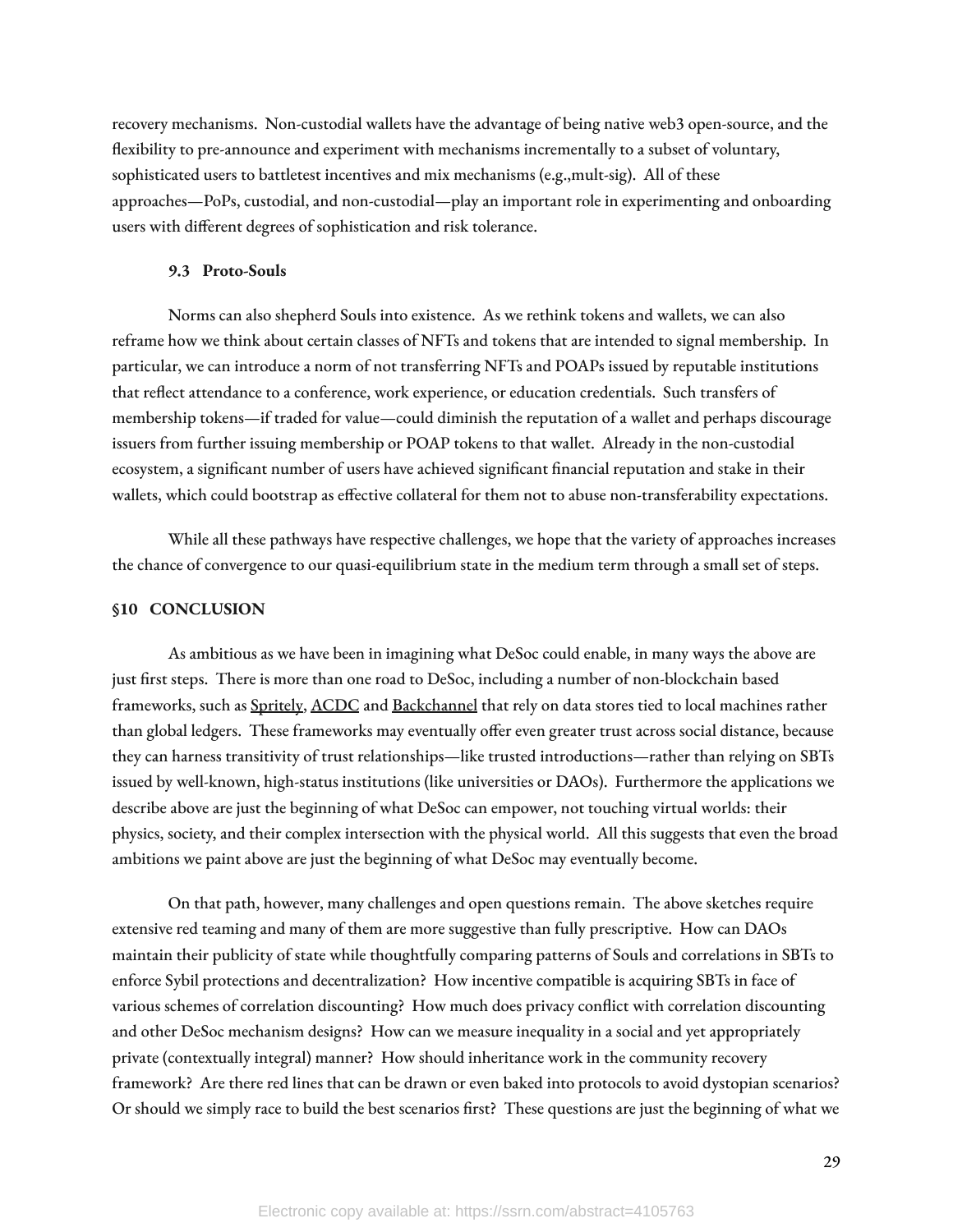expect to be a research agenda spanning years that will co-evolve with the DeSoc ecosystem.

Yet the potential that DeSoc offers seems not just worth the price of navigating these tricky challenges, but perhaps necessary to ensure our survival. Albert Einstein told the 1932 disarmament conference that the failures of the "organizing power of man" to keep pace with "his technical advances" had put a "razor in the hands of a 3-year-old child." In a world where his observation seems more prescient than ever, learning how to program futures that encode *sociality*—rather than writing over trust—seems a required course for human life on this planet to persist.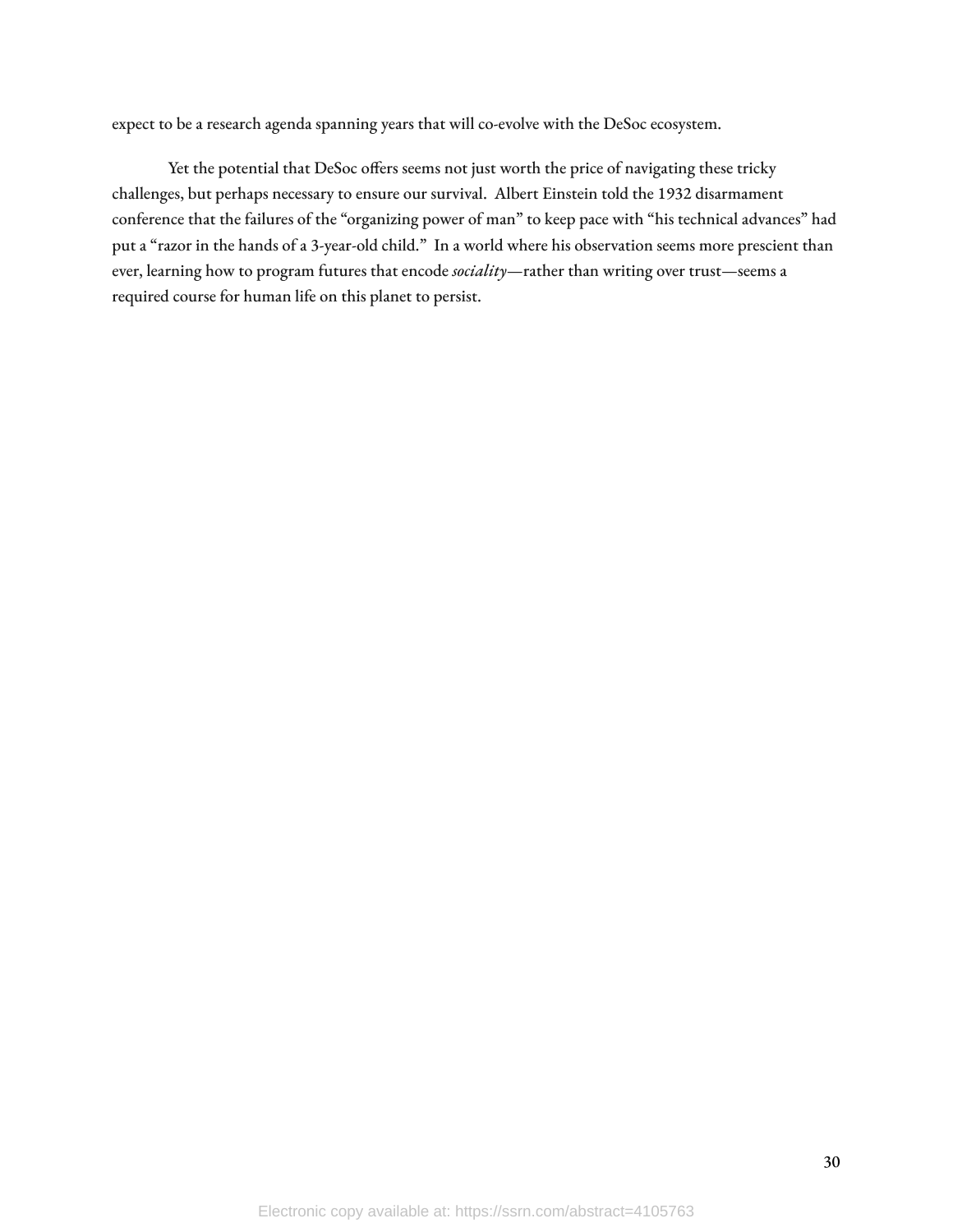#### **APPENDIX**

#### **Adjusting Quadratic Mechanisms for Pre-Existing Cooperation**

Because quadratic mechanisms incent collaboration from a baseline of selfishness, they are vulnerable to groups who are *already* cooperative. If SBTs reflect community memberships that individuate a Soul to reflect their partialities, SBTs can help us discount pre-existing cooperation and tip the scales in favor of cooperation *across differences*. Here we provide an illustration of a first attempt at a refined quadratic model and offer future directions for research. This mechanism is not optimized and doubtless has vulnerabilities; it is meant as an illustrative example to spur experimentation and future research. While we illustrate with Quadratic Funding (QF), the same principles and formulas also apply to Quadratic Voting (where individual contributions are simply substituted with voice credits).

In QF, a community matches individual contributions to shared projects with funds in proportion to the square of the sum of the square roots of individual contributions. For fixed contribution levels, matching funds grow as the square of the number of individual contributors, but have diminishing returns to individual contributions. There are diminishing returns to concentrated individual action, but increasing returns to collective action. For example, if Abdu, Shou and Belle were non-cooperating individuals—contributing respectively  $A$ ,  $S$  and  $B$  currency units—the matching funds to their donations in a QF program (for example, [Gitcoin](https://gitcoin.co/grants/) Grants) should be proportional (with scaling determined by available funds) to the square of the sum of the square roots of individual donations.

Simple Match ~ 
$$
(\sqrt{A} + \sqrt{S} + \sqrt{B})^2 - (A + S + B)
$$

## **Single Membership**

Now suppose a simplified model where Abdu, Shou and Belle are differentiated by a single membership—workplace—and matching funds are available for startups, companies, and open-source projects (again, in the spirit of Gitcoin). Because people from the same workplace have a strong incentive to contribute to their own workplace to maximize matching funds to their company, we should expect them to coordinate. An extreme approach would be to assume that workers fully share goals and fully coordinate their behavior. Yet even in this simple case, there are several ways we might compensate in the formula.

**A simple approach, which we call "clustering," would put two co-workers "under the same square root" in the quadratic formula to oset their tendency to already coordinate.** If Abdu and Shou were co-workers (but not Belle), Abdu and Shou's contribution would be summed and square rooted together while Bob's contribution would be square rooted alone, effectively giving his contribution more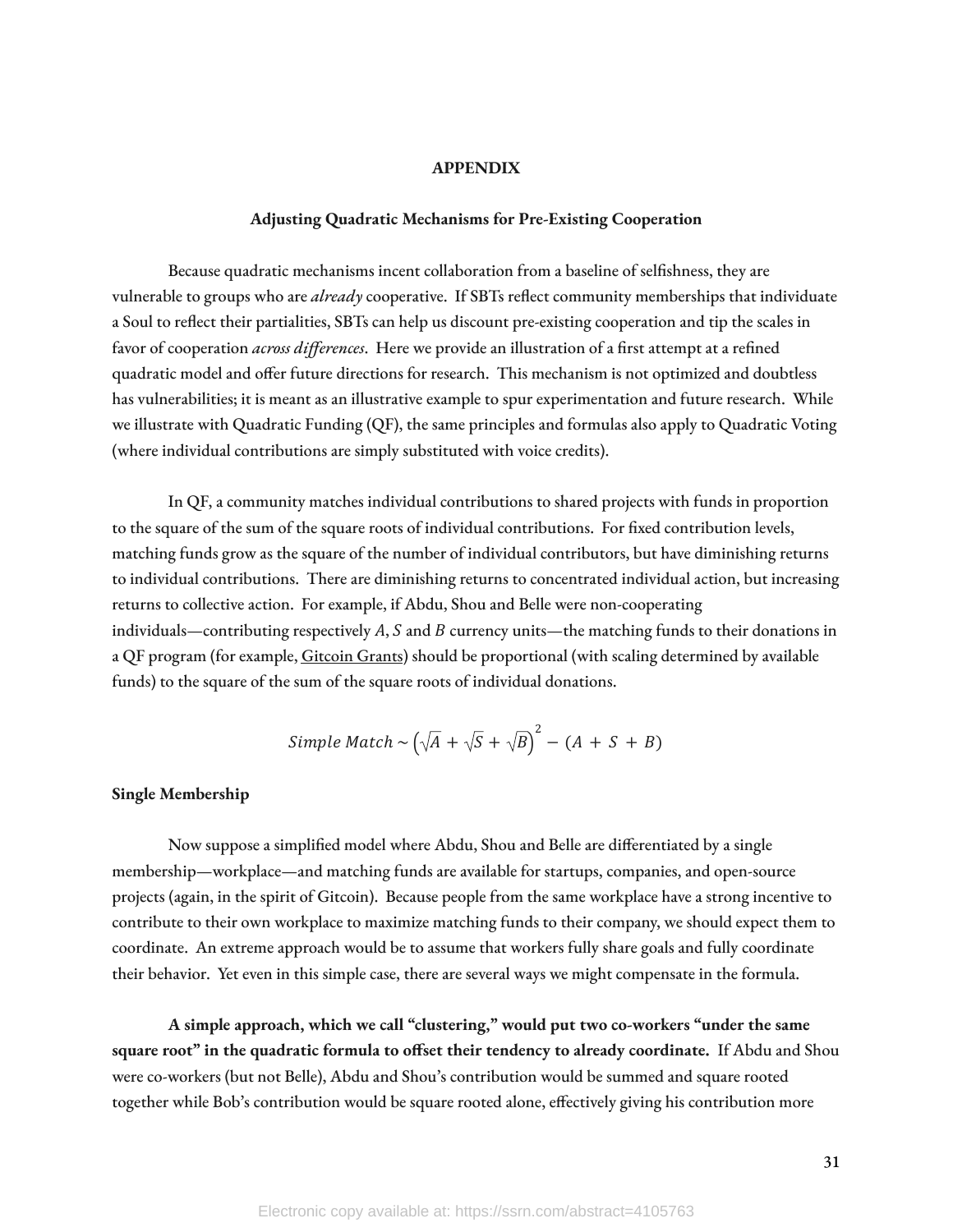weight:

Cluster Match ~ 
$$
\left(\sqrt{A + S} + \sqrt{B}\right)^2 - A - S - B
$$

If Abdu and Shou are perfectly coordinated, it's always optimal for them to split their join contribution equally, so we can assume  $A = S$ , letting us simplify:

$$
= \left(\sqrt{2A} + \sqrt{B}\right)^2 - (2A + B)
$$

In this case, it is easy to see how clustering leads to optimality (or welfare maximization) by the same argument as for QF more generally: if Abdu and Shou are perfectly coordinated, they effectively act as a single agent and the Clustering Matching formula is the QF formula for two agents—the joint Abdu-Shou agent and the Belle agent.

Another adjustment that also achieves optimality is what we call the "Offsetting Match:"

$$
Offset Match \sim \left(\frac{\sqrt{A}+\sqrt{S}}{\sqrt{2}}+\sqrt{B}\right)^2 - A - S - B
$$

**The rationale in the Osetting Match is that because Abdu and Shou are part of a perfectly** coordinating size-2 group, we can reduce the weight of their votes by a factor of  $\sqrt{2}$  to compensate for **the coordination.** This leads to the same outcome as the Cluster Match as it is always optimal for a perfectly coordinated Abdu and Shou  $(A = S)$  to make equal contributions and in this case

$$
Offset Match \sim \left(\frac{\sqrt{A} + \sqrt{A}}{\sqrt{2}} + \sqrt{B}\right)^2 - A - A - B
$$

$$
= \left(\sqrt{2A} + \sqrt{B}\right)^2 - (2A + B)
$$

#### **Multiple Memberships**

The previous example assumes Abdu, Shou and Belle have a single membership: workplace. Yet in almost all applications this would be a vast oversimplication. People have multiple community memberships, cooperative relationships, and even informal intersections. Abdu and Belle might be extended family, Shou and Belle might have attended the same school, or Shou and Abdu might be token-holders of the same layer 1 protocol, and so on. To facilitate cooperation across differences, these correlations in memberships between individuals need to be recognized in a less binary manner. We now consider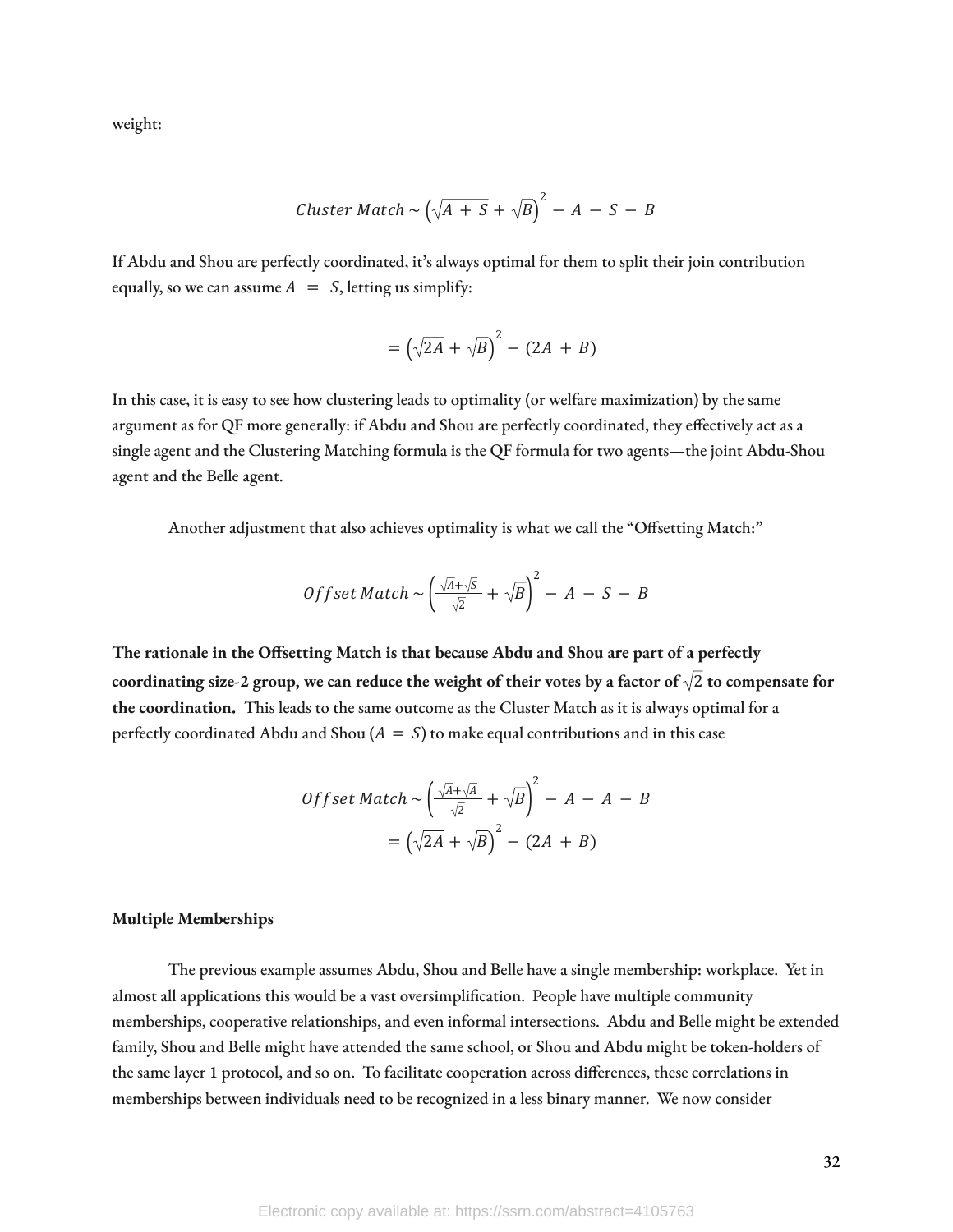extending each of the approaches above to do this. We again focus on the simplest example sufficient to make the point; below we follow up with more general formulae.

We focus on an example where Abdu and Shou share an affiliation, Abdu and Belle share a different affiliation, and Shou has an affiliation with a group that includes other members, but none participating in this matching round. This is the complete set of affiliations.

To extend the Cluster Match to this case, we include a cluster for each group of shared affiliations and distribute the contributions of each individual among all of the groups they participate in equally with coefficients on their contributions that sum to one.

Cluster Match 
$$
\sim \left(\sqrt{\frac{S}{2} + \frac{A}{2}} + \sqrt{\frac{A}{2} + B} + \sqrt{\frac{S}{2}}\right)^2 - A - B - C
$$

To extend the Offset Match, we have to solve for coefficients on each individual's contribution to compensate for the coordination beneting that individual. In particular, if we assume that Belle half internalizes Abdu's value, that Abdu half internalizes Belle and a quarter internalizes Shou's and Shou quarter internalizes Abdu's, then we need to find coefficients solving

$$
\alpha_A + \frac{\alpha_B}{2} + \frac{\alpha_S}{4} = 1
$$
  

$$
\alpha_B + \frac{\alpha_A}{2} = 1
$$
  

$$
\alpha_S + \frac{\alpha_A}{4} = 1
$$

The solution to this equation is  $\alpha_A = \frac{4}{11}$ ,  $\alpha_B = \frac{9}{11}$ ,  $\alpha_S = \frac{10}{11}$ . So  $\frac{4}{11}$ ,  $\alpha_{B} = \frac{9}{11}$  $\frac{9}{11}$ ,  $\alpha_{S} = \frac{10}{11}$ 11

$$
Offset Match \sim \left(\sqrt{\frac{4A}{11}} + \sqrt{\frac{9B}{11}} + \sqrt{\frac{10S}{11}}\right)^2 - A - B - C
$$

The Offset Match, while in some ways the simplest, is almost the most opaque, assigning to each individual a weight depending on their social centrality that offsets the power this grants.

# **General Formulae**

For each individual  $i = 1, ...N$ , let us define the number of affiliations she holds as  $T_{\overrightarrow{i}}$  in general we might give different weights to different affiliations, but at present we assume they are all equal. Let  $\Sigma$  be the set of all "affiliation groups," projects of the set of holders of a given affiliation onto the set of participants in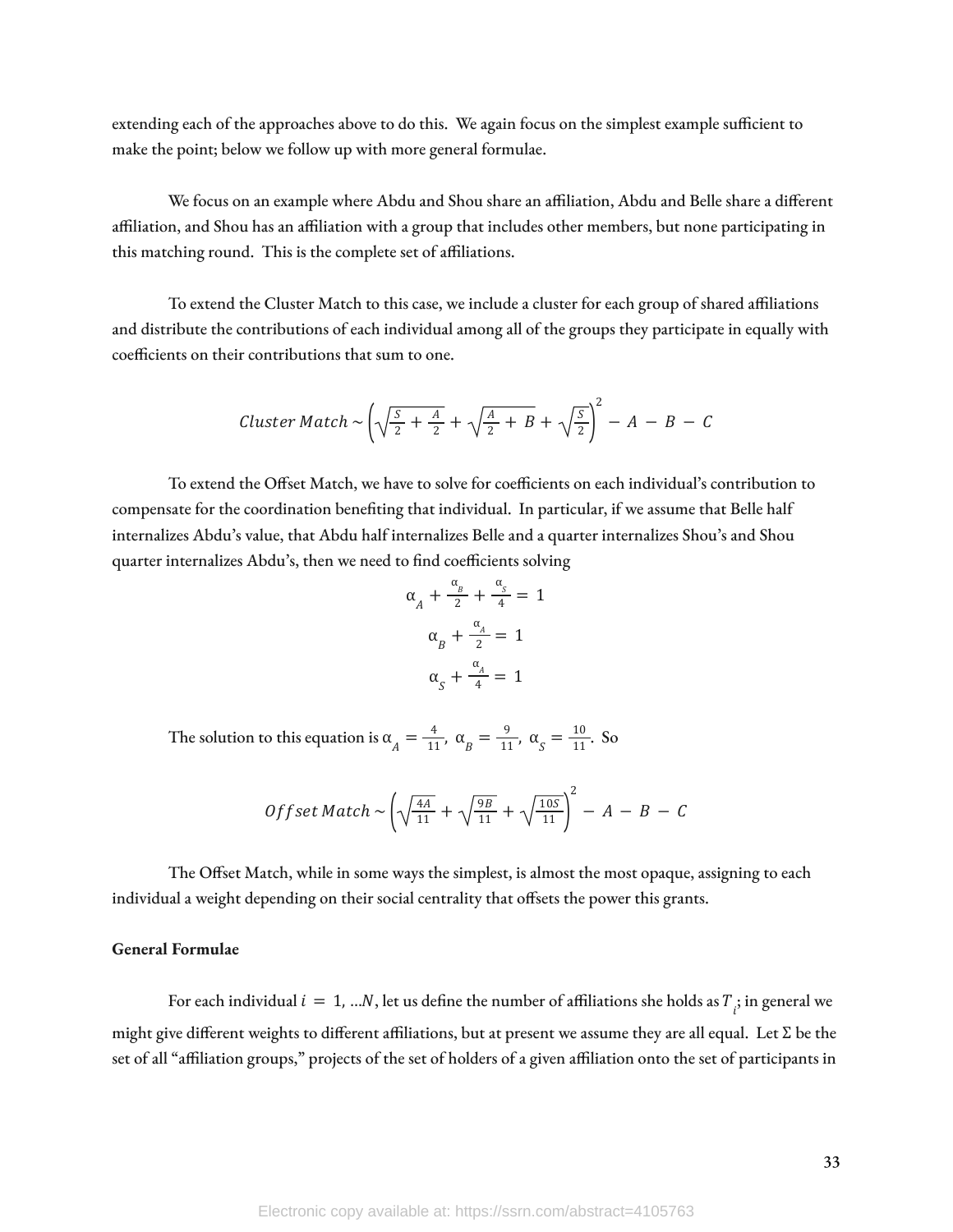the match, with typical element  $\sigma_j$ . Note that  $T_i = \sum_{j=1}^{n} 1_{i \in \sigma_j}$ , where 1 is the indicator function. Denote the |Σ|  $\sum_{i \in \sigma_j} 1_{i \in \sigma_j}$ , where 1. contribution of individual  $i$  as  $c_i$ . Then the general formula for the Cluster Match is

$$
\text{Cluster Match} \sim \left(\sum_{j=1}^{|\Sigma|} \sqrt{\sum_{i=1}^{|\sigma_j|} \frac{c_i}{T_i}}\right)^2 - \sum_{i=1}^{N} c_i
$$

Define the Correlation Score between any ordered pair of individuals  $i$  and  $k$  to be

$$
S_{i,k} = \frac{\sum\limits_{j=1}^{|\Sigma|} \mathbf{1}_{i \in \sigma_j} \mathbf{1}_{k \in \sigma_j}}{T_i}
$$

The Offset Match is then derived by the offset coefficients,  $\alpha_{_{l}}$  that solve the system of equations, one for each individual  $i$ :

$$
\alpha_i + \sum_{k \neq i}^{N} \alpha_k s_{k,i} = 1
$$

This will generically yield a unique solution for the vector  $\alpha$ , which is roughly an inverse measure of the network centrality of individuals in the solidarity network. Then

$$
Offset Match \sim \left(\sum_{i=1}^{N} \sqrt{\alpha_i c_i}\right)^2 - \sum_{i=1}^{N} c_i
$$

One appealing feature of this solution is that it will generally lead to optimality assuming that solidarity correctly measures effective internalization of utility. A less appealing feature is that it seems unlikely to be particularly "robust:" in particular and in contrast to other cases, it will not always be optimal for any individual to give all her contributions through the match rather than externally, given the penalties.

#### **Pairwise Matching**

A third mechanism, which we call "Pairwise Matching," suggested by [Buterin](https://ethresear.ch/t/pairwise-coordination-subsidies-a-new-quadratic-funding-design/5553) (2019) takes a different approach. Pairwise Matching has the disadvantage that it does not achieve optimality but instead focuses on bounding losses from specific attacks, but it has the important advantage that it does not require an extrinsic source to specify who is coordinating and who is not; instead, this information is extracted from the contribution values themselves.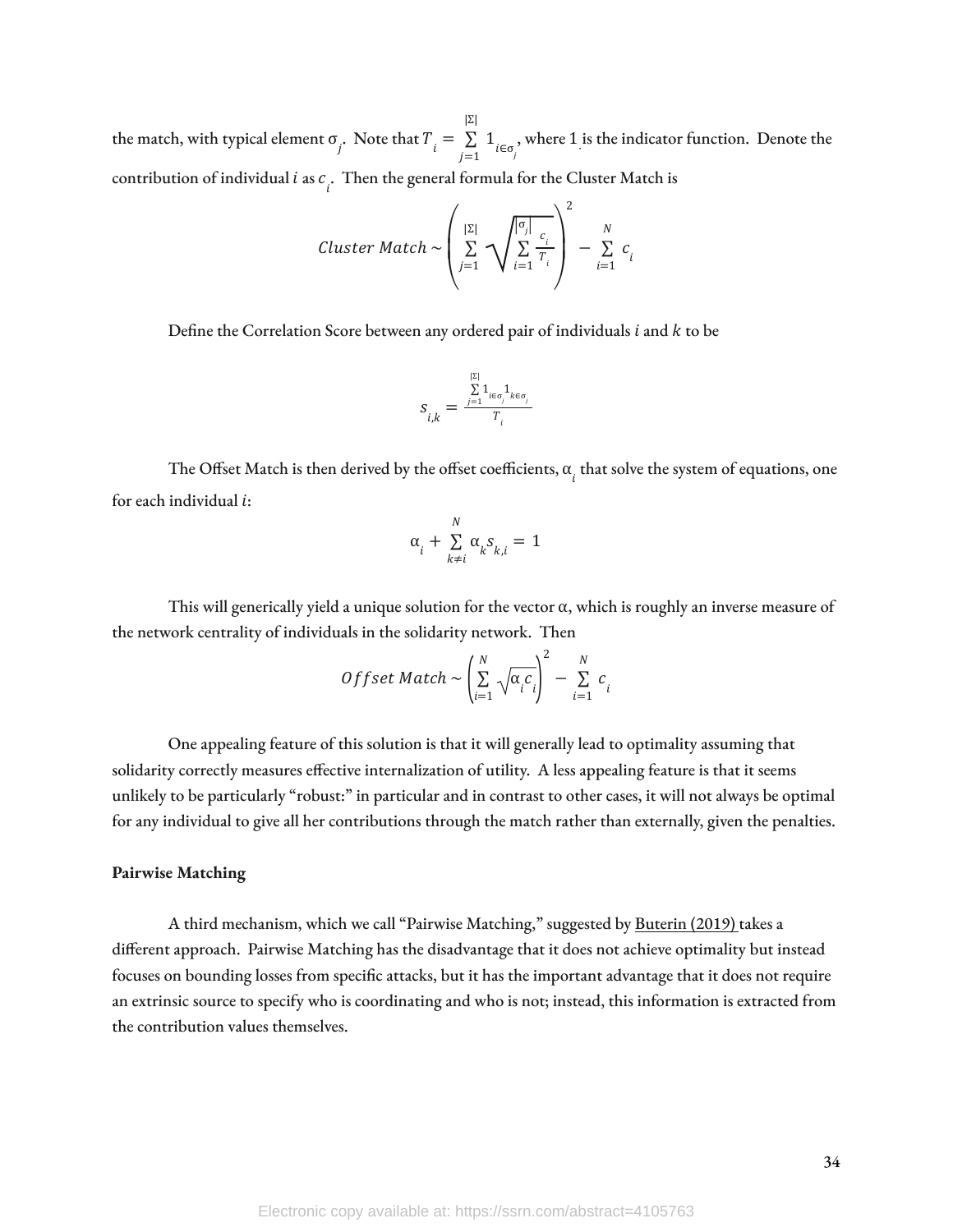Pairwise Matching can only be meaningfully defined in the context of multiple projects and a per-pair matching cap, M. For every pair of agents  $(A, B)$ , if they contribute  $x_{A\to P}^{\prime}$  and  $x_{B\to P}^{\prime}$  to the same project P, they get a subsidy<sup>12</sup>

$$
Match_{AB \to P} = \frac{2M\sqrt{X_{A \to P}X_{B \to P}}}{M + CorrelationScore_{AB}}
$$

Where  $M$  is a parameter of the system and

$$
CorrelationScore_{AB} = \sum_{all \, projects \, P} \sqrt{x_{A \to P} x_{B \to P}}
$$

The CorrelationScore is intended to reflect to what extent two participants contribute to the same projects. If two participants  $A$  and  $B$  both contribute  $x$  to some project, then  $\emph{CorrelationScore}_{AB}$ increases by x. If they contribute different amounts,  $\emph{CorrelationScore}_{\emph{AB}}$  increases by the geometric mean of their two contributions.

If  $A$  and  $B$  have a low CorrelationScore, we assume that they are highly independent agents, and give them close to the maximum subsidy whenever they do contribute to some project together. But if  $A$ and  $B$  contribute to the same project frequently and/or in large amounts, we assume that they are highly coordinated and are acting somewhat more like a single agent, and discount the subsidies to projects that they co-fund.

In the limiting case where  $x_{A\to P}^+ \to 0$  for all agents and projects, the correlation scores are negligible, and so the above formula is equivalent to simple quadratic funding:  $Match_{AB\to P}$  simplifies to  $2\sqrt{\chi}_{A\to P}\chi_{B\to P}$ . In the three-agent case, where three agents contribute  $A$ ,  $S$  and  $B$ , this simplifies to:

$$
TotalMatch_{p} = Match_{AS \to P} + Match_{BS \to P} + Match_{AB \to P}
$$
  
=  $2\sqrt{AS} + 2\sqrt{BS} + 2\sqrt{AB}$   
=  $(\sqrt{A} + \sqrt{S} + \sqrt{B})^{2} - (A + S + B)$ 

But if a pair of agents contributes many times or in large amounts to the same projects, the correlation score of that pair increases, until eventually any additional shared contributions to a new project are mostly taking subsidies away from other shared contributions that the same pair of agents has already made. As total matches approach infinity, the total subsidy per pair of agents approaches  $lim_{T \to \infty} \frac{2M}{M+T} = 2M.$  $\frac{2MT}{M+T} = 2M$ 

 $12$  The original description differs slightly in that it uses M instead of 2M. Technically, 2M is correct if we sum over *unordered pairs* of agents, and M is correct if we sum over *ordered pairs*. Here, we are summing over unordered pairs.